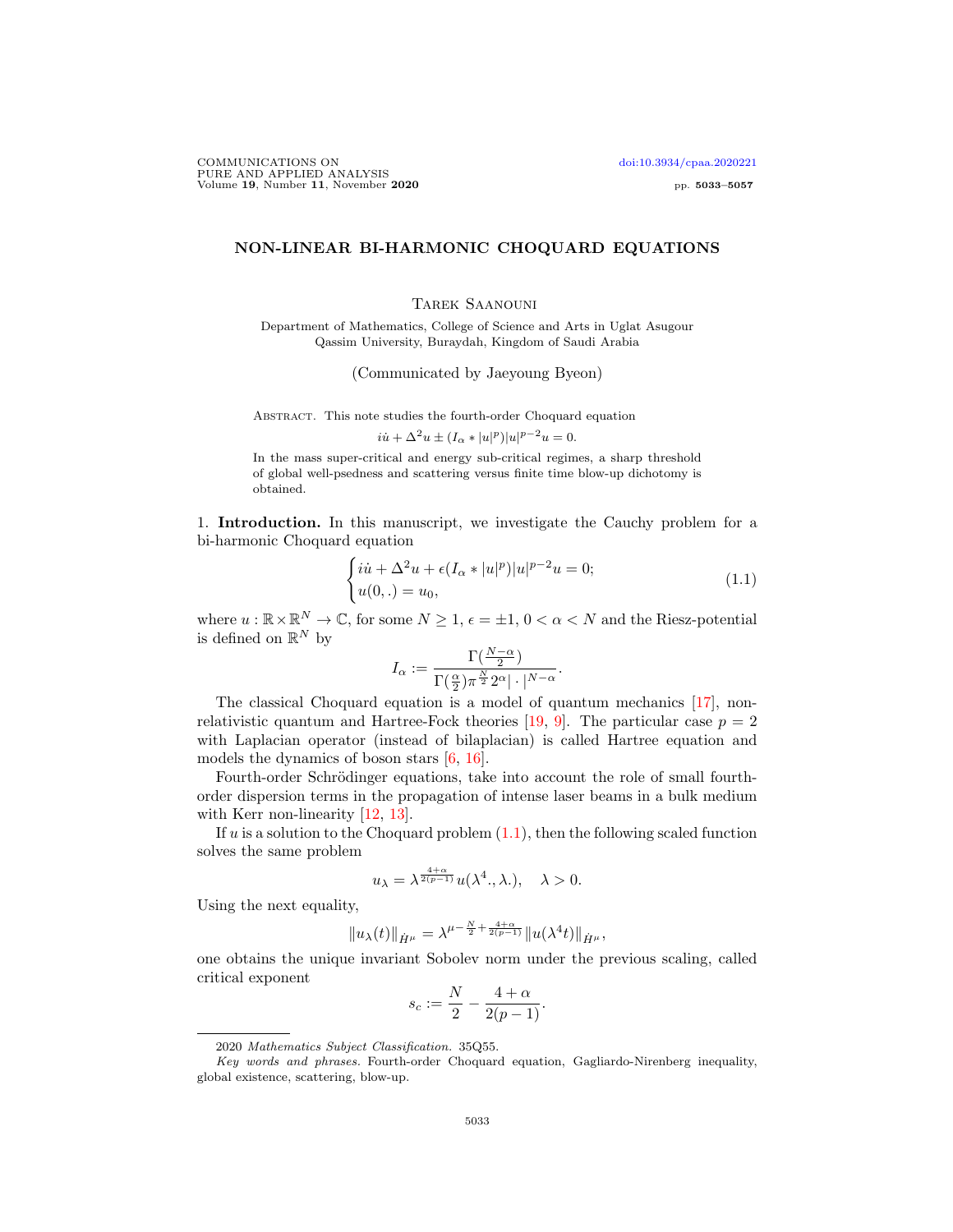The exponent  $s_c = 0$  is called mass-critical case and corresponds to  $p_* := 1 + \frac{\alpha+4}{N}$ . The energy-critical case  $s_c = 2$  is equivalent to

$$
p^*:=\begin{cases} 1+\dfrac{\alpha+4}{N-4},\quad &N>4;\\ \infty,\quad &2\leq N\leq 4. \end{cases}
$$

The well-posedness issues for the mass-super-critical and energy sub-critical classical Choquard equation were investigated recently by many authors [7, 20, 23]. See also [8, 4, 22], for the fractional Choquard equation.

Recall the conservation laws for the Schrödinger problem  $(1.1)$ ,

$$
Mass := M(u(t)) := \int_{\mathbb{R}^N} |u(t, x)|^2 dx = M(u_0);
$$
  
\n
$$
Energy := E(u(t)) := \int_{\mathbb{R}^N} (|\Delta u(t)|^2 + \frac{\epsilon}{p} (I_\alpha * |u(t)|^p) |u(t)|^p) dx = E(u_0).
$$

The positive (respectively negative) sign of  $\epsilon$  refers to the attractive or defocusing (respectively focusing) case, where a local solution in the energy space is claimed to be global and scatters (respectively blows-up in finite time).

It is the purpose of this manuscript to obtain a sharp dichotomy in the mass super-critical and energy sub-critical cases of global well-posedness and scattering versus finite time blow-up of solutions to the fourth-order Choquard problem (1.1), by use of a sharp Gagliardo-Nirenberg type inequality and the existence of ground states. In the scattering part, one uses the concentration-compactnessrigidity method, due to Kenig and Merle [14], which has a deep influence on asymptotic study of Schrödinger problems  $[5, 10]$ .

To the author knowledge, this paper is the first one dealing with scattering of bi-harmonic Choquard equations.

The plan of this paper is as follows. Section two contains some classical estimates needed in the sequel. In the third section a sharp Gagliardo-Nirenberg type inequality is given. The existence of ground states is proved in section four. In section 5, local well-posedness in the energy space is given. A variance identity is established in section six. The existence of global/non global solutions to (1.1) are discussed in section 7. The goal of the last section is to investigate scattering of global solutions.

Here and hereafter  $C$  will denote a constant which may vary from line to line and if A and B are non-negative real numbers,  $A \leq B$  means that  $A \leq CB$ .

Denote the Lebesgue space  $L^r := L^r(\mathbb{R}^N)$  with the standard norm  $\|\cdot\|_r := \|\cdot\|_{L^r}$ and  $\|\cdot\| := \|\cdot\|_2$ . Take  $H^2 := H^2(\mathbb{R}^N)$  the inhomogeneous Sobolev space endowed with the complete norm

$$
\|\cdot\|_{H^2} := \left(\|\cdot\|^2 + \|\Delta\,.\|^2\right)^{\frac{1}{2}}.
$$

If X is an abstract space  $C_T(X) := C([0,T],X)$  stands for the set of continuous functions valued in X and  $X_{rd}$  is the set of radial elements in X, moreover for an eventual solution to  $(1.1)$ ,  $T^* > 0$  denotes it's lifespan.

2. Preliminary. This section contains some estimates needed in the sequel. Let us start with a Hardy-Littlewood-Sobolev inequality [18].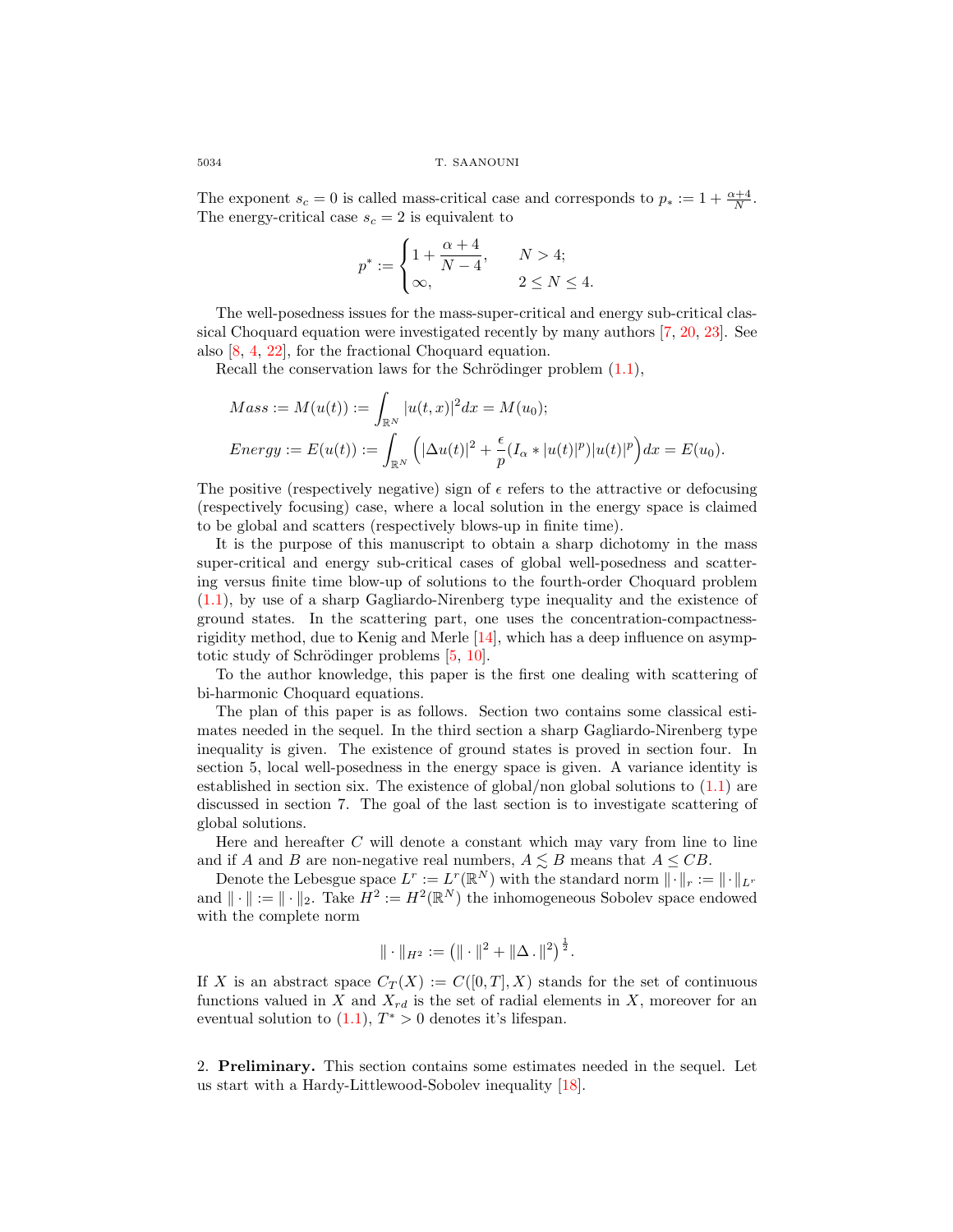**Lemma 2.1.** *Let*  $0 < \lambda < N \ge 1$  *and*  $1 < s, r < \infty$  *be such that*  $\frac{1}{r} + \frac{1}{s} + \frac{\lambda}{N} = 2$ *. Then,* 

$$
\int_{\mathbb{R}^N\times\mathbb{R}^N}\frac{f(x)g(y)}{|x-y|^\lambda}\,dx\,dy\leq C(N,s,\lambda)\|f\|_r\|g\|_s,\quad\forall f\in L^r(\mathbb{R}^N),\,\forall g\in L^s(\mathbb{R}^N).
$$

The next consequence will be useful [22].

Corollary 2.2. Let  $0 < \alpha < N \ge 1$  and  $1 < s, r, q < \infty$  be such that  $\frac{1}{q} + \frac{1}{r} + \frac{1}{s} =$  $1 + \frac{\alpha}{N}$ *. Assume that*  $f \in L^{s}(\mathbb{R}^{N})$  and  $g \in L^{q}(\mathbb{R}^{N})$ *. Then,* 

$$
||(I_{\alpha}*f)g||_{r'} \leq C(s,\alpha) ||f||_{s} ||g||_{q}.
$$

Sobolev injections [2] give a meaning to several computations done in this note.

**Lemma 2.3.** *Let*  $N \geq 1$ *, then* 

- 1.  $H^2 \hookrightarrow L^q$  for any  $q \in [2, \frac{2N}{N-4}]$  if  $N \ge 5$  and any  $2 \le q < \infty$  if  $N \le 4$ ;
- 2. the following injection  $H_{rd}^2 \hookrightarrow \longrightarrow L^q$  is compact for any  $q \in (2, \frac{2N}{N-4})$  if  $N \geq 5$ *and any*  $2 < q < \infty$  *if*  $2 \leq N \leq 4$ *;* 3. *for all*  $\frac{1}{2} < \mu < \frac{N}{2}$ ,

$$
\sup_{x \neq 0} |x|^{\frac{N}{2} - \mu} |u(x)| \le C(N, \mu) \|(-\Delta)^{\frac{\mu}{2}} u\|, \quad \forall u \in H_{rd}^{\mu}(\mathbb{R}^N). \tag{2.1}
$$

Recall a Gagliardo-Nirenberg inequality [21].

**Lemma 2.4.** *Let*  $N \geq 1, 1 \leq p, q, r \leq \infty$  *and*  $0 \leq \frac{\mu}{m} \leq \theta \leq 1$  *satisfying* 

$$
\frac{1}{p} = \frac{\mu}{N} + \theta(\frac{1}{r} - \frac{m}{N}) + (1 - \theta)\frac{1}{q}.
$$

*Then,*

$$
\|(-\Delta)^{\frac{\mu}{2}} \cdot \|_{p} \lesssim \|(-\Delta)^{\frac{m}{2}} \cdot \|_{r}^{\theta} \| \cdot \|_{q}^{1-\theta}.
$$
 (2.2)

Recall a fractional chain rule [3].

**Lemma 2.5.** *Let*  $s \in (0,1]$  and  $1 < p, p_i, q_i < \infty$  *satisfying*  $\frac{1}{p} = \frac{1}{p_i} + \frac{1}{q_i}$ *. Thus,* 1. *if*  $G \in C^1(\mathbb{C})$ , then  $\|\nabla|^s G(u)\|_p \lesssim \|G'(u)\|_{p_1}\|\nabla|^s u\|_{q_1}$ ; 2.  $\|\nabla|^s (uv)\|_p \lesssim \||\nabla|^s u\|_{p_1} \|v\|_{q_1} + \||\nabla|^s v\|_{p_2} \|u\|_{q_2}.$ 

**Definition 2.6.** *A couple of real numbers*  $(q, r)$  *is said to be s admissible if* 

$$
\frac{2N}{N-2s} \le r < \frac{2N}{N-4} \quad \text{and} \quad N\left(\frac{1}{2} - \frac{1}{r}\right) = \frac{4}{q} - s.
$$

Strichartz estimate  $[11, 24]$  is a classical tool to control solutions to  $(1.1)$ .

**Proposition 2.7.** *Let*  $N \geq 2$ ,  $0 \leq s < 2$ ,  $(q, r)$  *be an admissible pair and*  $(\tilde{q}, \tilde{r})$  *be*  $-s$  *admissible pair. Then, there exists*  $C := C_{N,q,\tilde{q},s}$  *such that if*  $u_0 \in \dot{H}^s$ ,

$$
||u||_{L_t^q(L^r)} \leq C(|u_0||_{\dot{H}^s} + ||ii + \Delta^2 u||_{L_t^{\bar{q}'}(L^{\bar{r}'})}).
$$

Let us introduce [11] the linear profile decomposition for bounded radial sequences in  $H^2$ .

**Proposition 2.8.** Let  $N \geq 2$  and  $(u_n)$  be a bounded sequence in  $H_{rd}^2$ . Then for *each integer* M *there exist a sub-sequence still denoted* (un) *and*

*1. for every*  $1 \leq j \leq M$ , there exists a profile  $\psi_j \in H^2$  and a sequence of time shifts  $t_n^j$ ;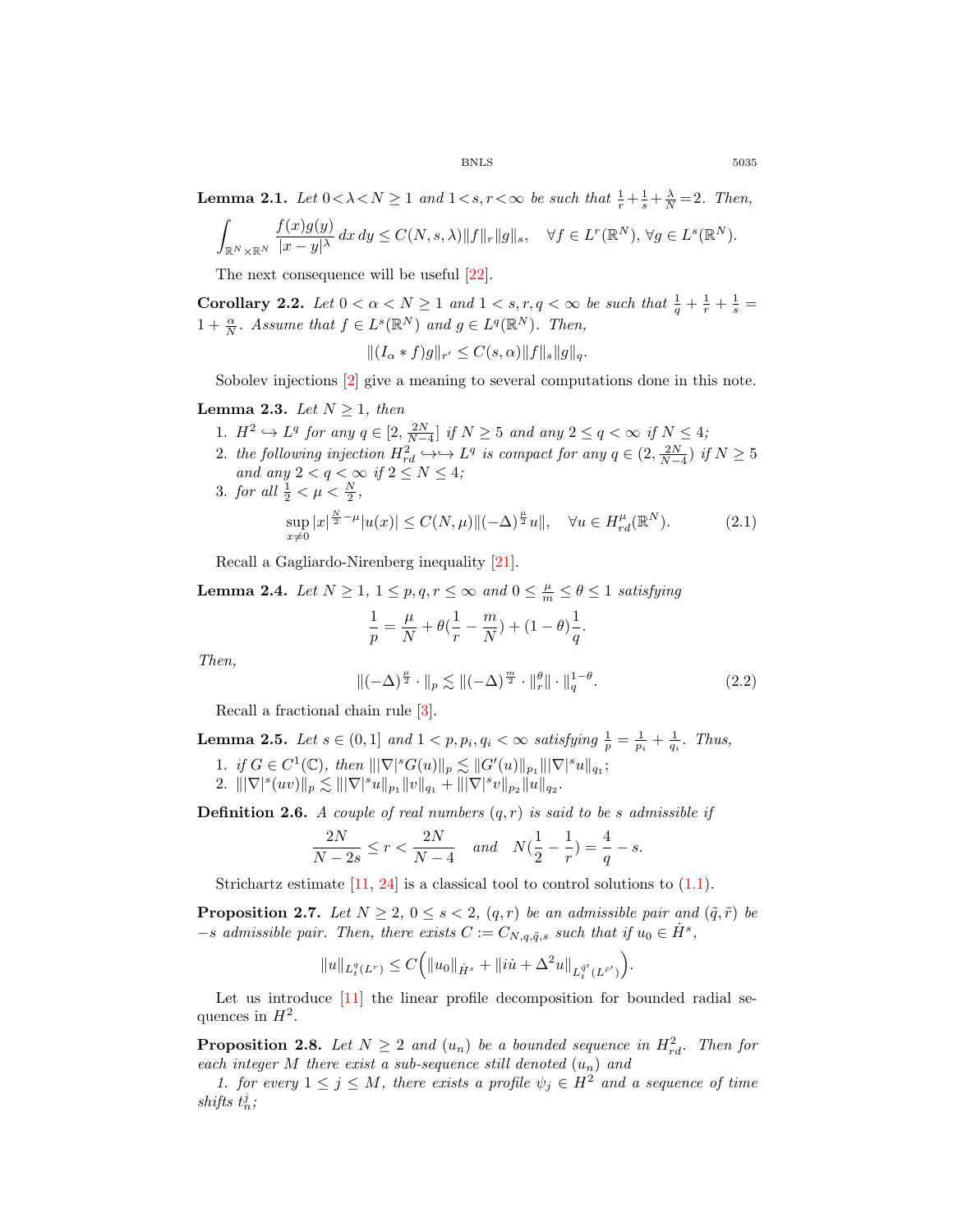2. there exists a sequence of remainders  $W_n^M \in H^2$ , such that

$$
u_n = \sum_{j=1}^{M} e^{-it_n^j \Delta^2} \psi^j + W_n^M.
$$

*The time sequences have the pairwise divergence property: For*  $1 \leq i \neq j \leq M$ ,

$$
\lim_{n}|t_n^j - t_n^i| = \infty.
$$

*The remainder sequence has the following asymptotic smallness property*

$$
\lim_{M \to \infty} \left[ \lim_{n \to \infty} \|e^{i\cdot \Delta^2} W_n^M\|_{S(\mathbb{R})} \right] = 0.
$$

*For fixed* M *and any*  $0 \le \alpha \le 2$ *, the asymptotic Pythagorean expansions hold* 

$$
||u_n||_{H^{\alpha}}^2 = \sum_{j=1}^M ||\psi^j||_{H^{\alpha}}^2 + ||W_n^M||_{H^{\alpha}}^2 + o_n(1);
$$
  

$$
E(u_n) = \sum_{j=1}^M E(e^{-it_n^j \Delta^2} \psi^j) + E(W_n^M) + o_n(1).
$$

*Proof.* Taking account of [11], the last equality is the only point to prove. It is sufficient to prove that  $Q(u) := \int_{\mathbb{R}^N} (I_{\alpha}*|u|^p)|u|^p dx$  satisfies

$$
Q(u_n) = \sum_{j=1}^{M} Q(e^{-it_n^j \Delta^2} \psi^j) + Q(W_n^M) + o_n(1).
$$

Assume as a first case that there exists some  $j$  for which  $t_n^j$  converges to a finite number, which is supposed to be zero without loss of generality. From the proof of Lemma 5.3 in [11] and the compact embedding  $H_{rd}^2 \hookrightarrow \longrightarrow L^q$  for  $2 < q < \frac{2N}{N-4}$ , we get  $W_n^{j-1} \to \psi^j$  in  $L^q$  for  $2 < q < \frac{2N}{N-4}$ . Write using Lemma 2.1, for  $r := \frac{2N}{\alpha+N}$ ,

$$
\begin{aligned} |Q(W_n^{j-1})-Q(\psi^j)|\leq &C \||W_n^{j-1}|^p-|\psi^j|^p\|_r (\|W_n^{j-1}\|_{rp}^p+\|W^j\|_{rp}^p)\\ \leq &C \sum_{k=0}^{p-1}\||W_n^{j-1}| -|\psi^j|\|_{rp}\|W_n^{j-1}\|_{rp}^k\|\psi^j\|_{rp}^{p-k-1}.\end{aligned}
$$

Since,  $p < p^*$ , we get  $2 < rp < \frac{2N}{N-4}$ , which implies that  $|Q(W_n^{j-1}) - Q(\psi^j)| \to 0$ . Let  $k \neq j$ . Then,  $|t_n^k| \to \infty$ . Since  $p > p_*$ , from Lemma 2.1 and the  $L^p$  space-time decay estimates of the linear flow associated to  $(1.1)$ ,

$$
|Q(e^{-it_n^k\Delta^2}\psi^k)|^{\frac{1}{2p}}\lesssim \|e^{-it_n^k\Delta^2}\psi^k\|_{\frac{2Np}{\alpha+N}}\lesssim \Big(\frac{1}{t_n^k}\Big)^{\frac{N}{4}(1-\frac{\alpha+N}{Np})}\|\psi^k\|_{(\frac{2Np}{\alpha+N})'}\to 0.
$$

With the expansion of  $u_n$ ,

$$
u_n = \sum_{k=1}^{j-1} e^{-it_n^k \Delta^2} \psi^k + W_n^{j-1},
$$

one gets  $u_n \to \psi^j$  in  $L^q$  for  $2 < q < \frac{2N}{N-4}$ . As previously, it follows that  $Q(u_n) \to$  $Q(\psi^j)$ . Finally, using the identity

$$
W_n^M = W_n^{j-1} - \psi^j - \sum_{k=1+j}^M e^{-it_n^k \Delta^2} \psi^k,
$$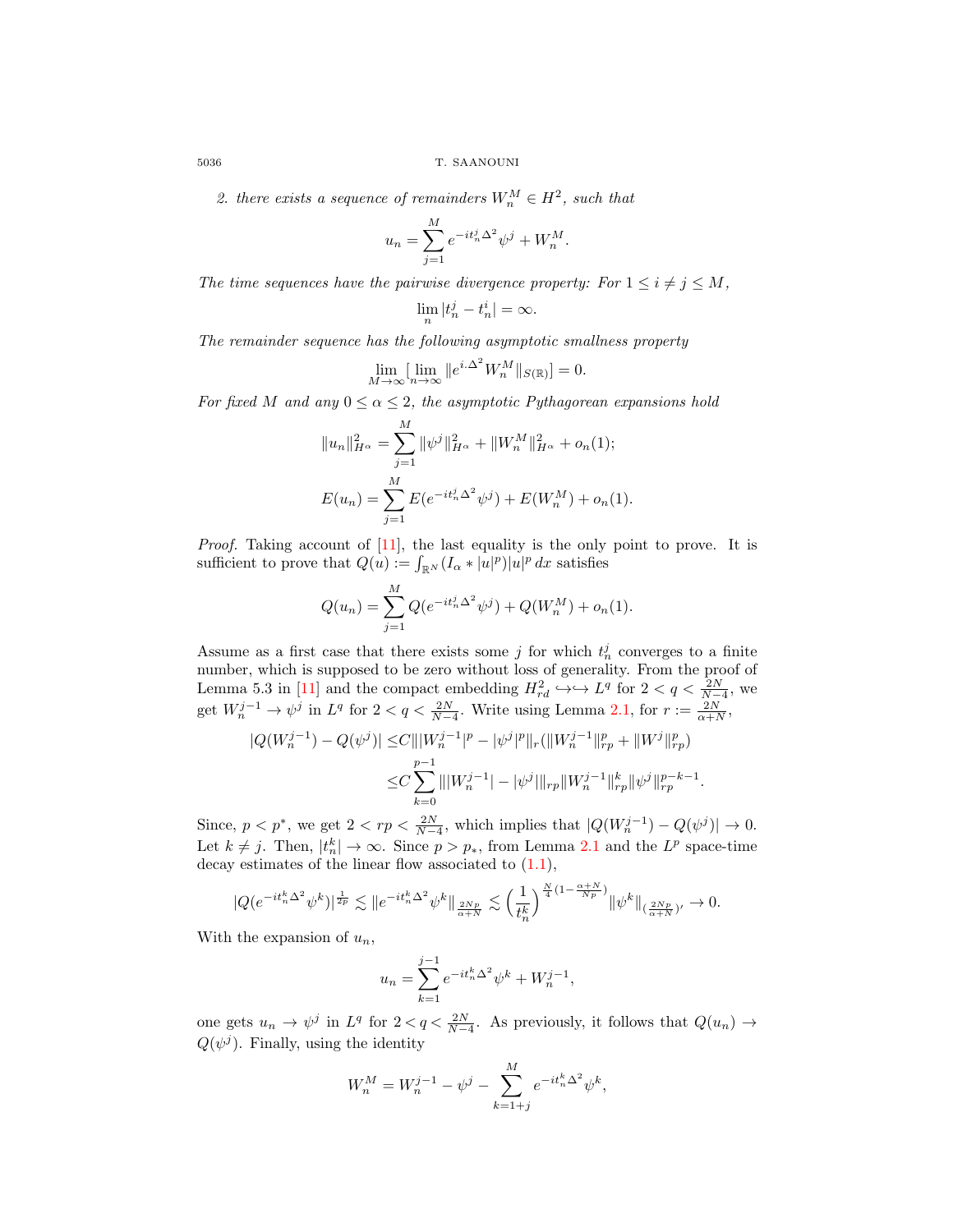one gets  $W_n^M \to 0$  and  $Q(W_n^M) \to 0$  for  $M > j$ . Similarly, we get the second case: for all  $j, t_n^j \to \infty$ .

3. Gagliardo-Nirenberg inequality. Denote the real numbers

$$
B := \frac{Np - N - \alpha}{2} \quad \text{and} \quad A := 2p - B.
$$

The goal of this section is to prove a sharp Gagliardo-Nirenberg inequality related to the Choquard problem (1.1).

**Theorem 3.1.** *Let*  $0 < \alpha < N \ge 2$  *and*  $1 + \frac{\alpha}{N} \le p \le p^*$ *. Then,* 

*1. there exists a positive constant*  $C(N, p, \alpha)$ *, such that for any*  $u \in H^2$ *,* 

$$
\int_{\mathbb{R}^N} (I_\alpha * |u|^p) |u|^p \, dx \le C(N, p, \alpha) \|u\|^A \|\Delta u\|^B. \tag{3.1}
$$

*Moreover, if*  $1 + \frac{\alpha}{N} < p < p^*$ *, then* 

*2. the minimization problem*

$$
\frac{1}{C(N, p, \alpha)} = \inf \left\{ J(u) := \frac{\|u\|^A \|\Delta u\|^B}{\int_{\mathbb{R}^N} (I_\alpha * |u|^p)|u|^p dx}, \quad 0 \neq u \in H^2 \right\}
$$

*is attained in some*  $Q \in H^2$  *satisfying*  $C(N, p, \alpha) = \int_{\mathbb{R}^N} (I_\alpha * |Q|^p)|Q|^p dx$  and

$$
B\Delta^2 Q + A Q - \frac{2p}{C(N, p, \alpha)} (I_\alpha * |Q|^p) |Q|^{p-2} Q = 0; \tag{3.2}
$$

*3. furthermore*

$$
C(N, p, \alpha) = \frac{2p}{A} \left(\frac{A}{B}\right)^{\frac{B}{2}} \|\phi\|^{-2(p-1)},
$$
\n(3.3)

*where*  $\phi$  *is a ground state solution to* (4.1).

*Proof.* The proof contains three steps.

First, let us start by proving the interpolation inequality (3.1). Taking account of Lemma 2.4 and Corollary 2.2, it follows that

$$
\int_{\mathbb{R}^N} (I_{\alpha}*|u|^p)|u|^p \, dx \leq C_{N,p,\alpha} \|u\|_{\frac{2Np}{\alpha+N}}^{2p} \n\leq C_{N,p,\alpha} \|\Delta u\|_{\frac{2p}{\alpha+N}}^{2p\frac{N}{\alpha}(\frac{1}{2}-\frac{\alpha+N}{2Np})} \|u\|_{\frac{2p[1-\frac{N}{2}(\frac{1}{2}-\frac{\alpha+N}{2Np})]}{\frac{2N}{\alpha+N}}} \n\leq C_{N,p,\alpha} \|\Delta u\|_{\frac{p}{\alpha}}^{2p} \|u\|_{\frac{4}{\alpha}}.
$$

Second, one proves the equation (3.2). Denote  $\beta := \frac{1}{C(N,p,\alpha)}$ . Using (3.1), there exists a sequence  $(v_n)$  in  $H^2$  such that  $\beta = \lim_n J(v_n)$ . Denoting for  $a, b \in \mathbb{R}$ , the scaling  $u^{a,b} := au(b.)$ , we compute

$$
\|\Delta u^{a,b}\|^2 = a^2 b^{4-N} \|\Delta u\|^2; \quad \|u^{a,b}\|^2 = a^2 b^{-N} \|u\|^2; \n\int_{\mathbb{R}^N} (I_\alpha * |u^{a,b}|^p) |u^{a,b}|^p dx = a^{2p} b^{-N-\alpha} \int_{\mathbb{R}^N} (I_\alpha * |u|^p) |u|^p dx.
$$

It follows that

$$
J(u^{a,b}) = J(u).
$$

Now, we choose

$$
\mu_n := \left(\frac{\|v_n\|}{\|\Delta v_n\|}\right)^{\frac{1}{2}}
$$
 and  $\lambda_n := \frac{\|v_n\|^{\frac{N}{4}-1}}{\|\Delta v_n\|^{\frac{N}{4}}}.$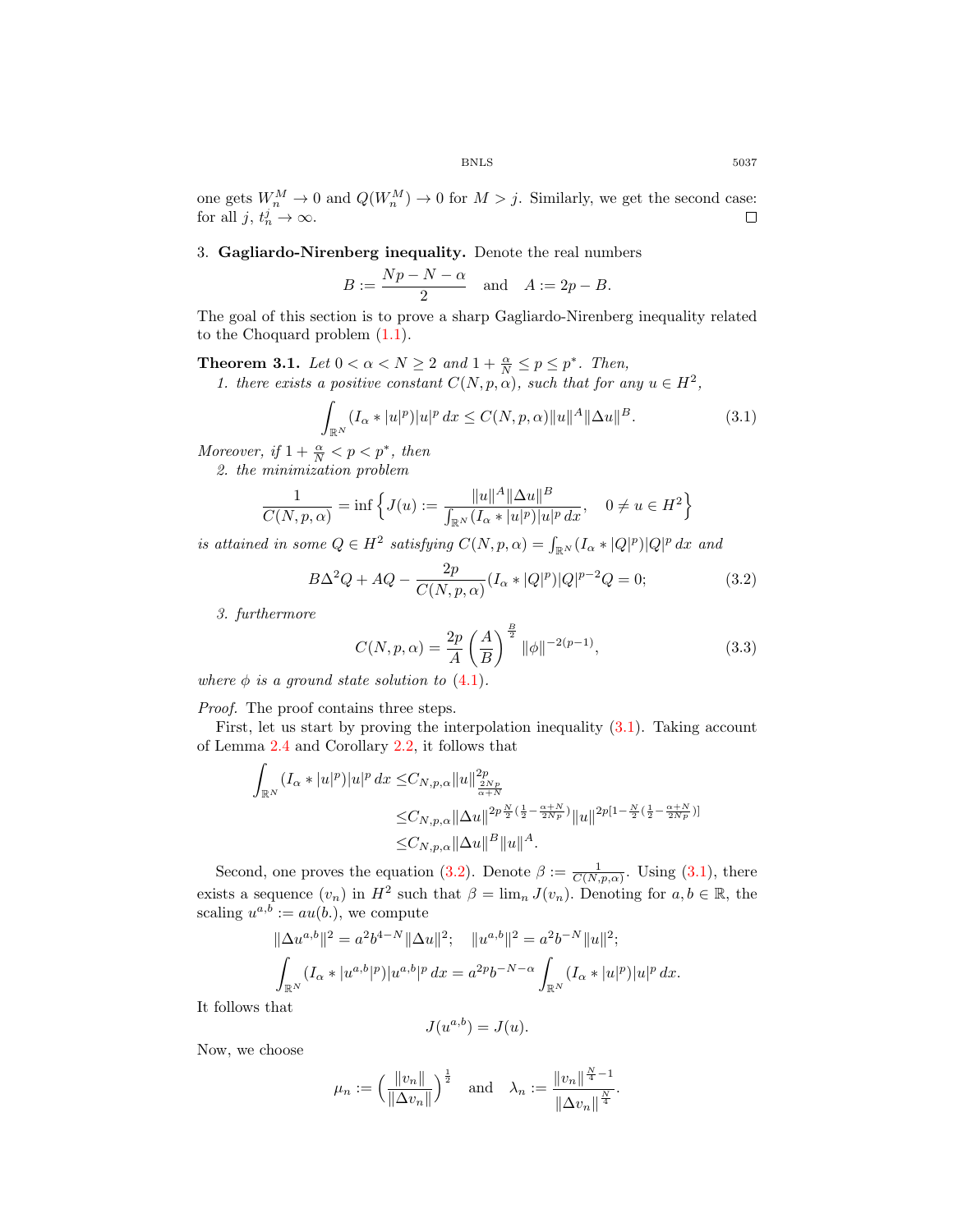Thus,  $\psi_n := v_n^{\lambda_n, \mu_n}$  satisfies

$$
\|\psi_n\| = \|\Delta \psi_n\| = 1 \quad \text{and} \quad \beta = \lim_n J(\psi_n).
$$

Then,  $\psi_n \rightharpoonup \psi$  in  $H^2$  and using Sobolev injections, one gets for a sub-sequence denoted also  $(\psi_n)$ ,

$$
\int_{\mathbb{R}^N} (I_\alpha * |\psi_n|^p) |\psi_n|^p \, dx \to \int_{\mathbb{R}^N} (I_\alpha * |\psi|^p) |\psi|^p \, dx.
$$

In fact, thanks to Lemma 2.1 and Sobolev embedding,

$$
(I_n) := \int |(I_{\alpha}*|\psi_n|^p)|\psi_n|^p - (I_{\alpha}*|\psi|^p)|\psi|^p| dx
$$
  
\n
$$
\leq \int |(I_{\alpha}*[|\psi_n|^p - |\psi|^p])|\psi|^p dx - \int_{\mathbb{R}^N} (I_{\alpha}*|\psi_n|^p)[|\psi|^p - |\psi_n|^p]| dx
$$
  
\n
$$
\leq C |||\psi_n|^p - |\psi|^p||\frac{2N}{N+\alpha} [||\psi_n||_{\frac{2Np}{N+\alpha}}^p + ||\psi||_{\frac{2Np}{N+\alpha}}^p]
$$
  
\n
$$
\leq C |||\psi_n|^p - |\psi|^p||\frac{2N}{N+\alpha} [||\psi_n||_{H^2}^p + ||\psi||_{H^2}^p]
$$
  
\n
$$
\leq C ||\psi_n - \psi||\frac{2Np}{N+\alpha} [||\psi_n||_{H^2}^{2p-1} + ||\psi||_{H^2}^{2p-1}] \to 0.
$$

This implies that, when  $n$  goes to infinity

$$
J(\psi_n) \to \frac{1}{\int_{\mathbb{R}^N} (I_\alpha * |\psi|^p) |\psi|^p dx}.
$$

The semi continuity of  $\|\cdot\|_{H^2}$  gives  $\max{\{\|\psi\|,\|\Delta\psi\|\}} \leq 1$ . Then,

$$
\|\psi\|=\|\Delta\psi\|=1,
$$

because otherwise, one gets the absurdity  $J(\psi) < \beta$ . Thus,

$$
\psi_n \to \psi
$$
 in  $H^2$  and  $\beta = J(\psi) = \frac{1}{\int_{\mathbb{R}^N} (I_\alpha * |\psi|^p) |\psi|^p dx}$ .

 $\psi$  satisfies (3.2) because the minimizer satisfies the Euler equation

$$
\partial_{\varepsilon} J(\psi + \varepsilon \eta)_{|\varepsilon = 0} = 0, \quad \forall \eta \in C_0^{\infty} \cap H^2.
$$

Finally, let us establish the equation (3.3). Write  $C(N, p, \alpha) = \frac{1}{\beta} = \int_{\mathbb{R}^N} (I_{\alpha} *$  $|\psi|^p |\psi|^p dx$ , where  $\psi$  is given in (3.2). Define, the scaling  $\psi = \phi^{a,b} := a\phi(b)$ , for  $a, b \in \mathbb{R}$ . Then, the equation

$$
B\Delta^2\psi + A\psi - 2\beta p(I_\alpha * |\psi|^p)|\psi|^{p-2}\psi = 0,
$$

implies that

$$
Aa\Big(\frac{B}{A}b^4\Delta^2\phi+\phi-2\frac{\beta}{A}pa^{2(p-1)}b^{-\alpha}(I_\alpha*|\phi|^p)|\phi|^{p-2}\phi\Big)=0.
$$

Choosing

$$
b = \left(\frac{A}{B}\right)^{\frac{1}{4}}
$$
 and  $a = \left(\left(\frac{A}{B}\right)^{\frac{\alpha}{4}} \frac{A}{2p\beta}\right)^{\frac{1}{2(p-1)}},$ 

it follows that

$$
\Delta^2 \phi + \phi - (I_\alpha * |\phi|^p) |\phi|^{p-2} \phi = 0.
$$

Now, since  $\|\psi\| = 1 = ab^{-\frac{N}{2}} \|\phi\|$ , we get

$$
\beta = \frac{A}{2p} (\frac{A}{B})^{-\frac{B}{2}} ||\phi||^{2(p-1)}.
$$

The proof is closed.

 $\Box$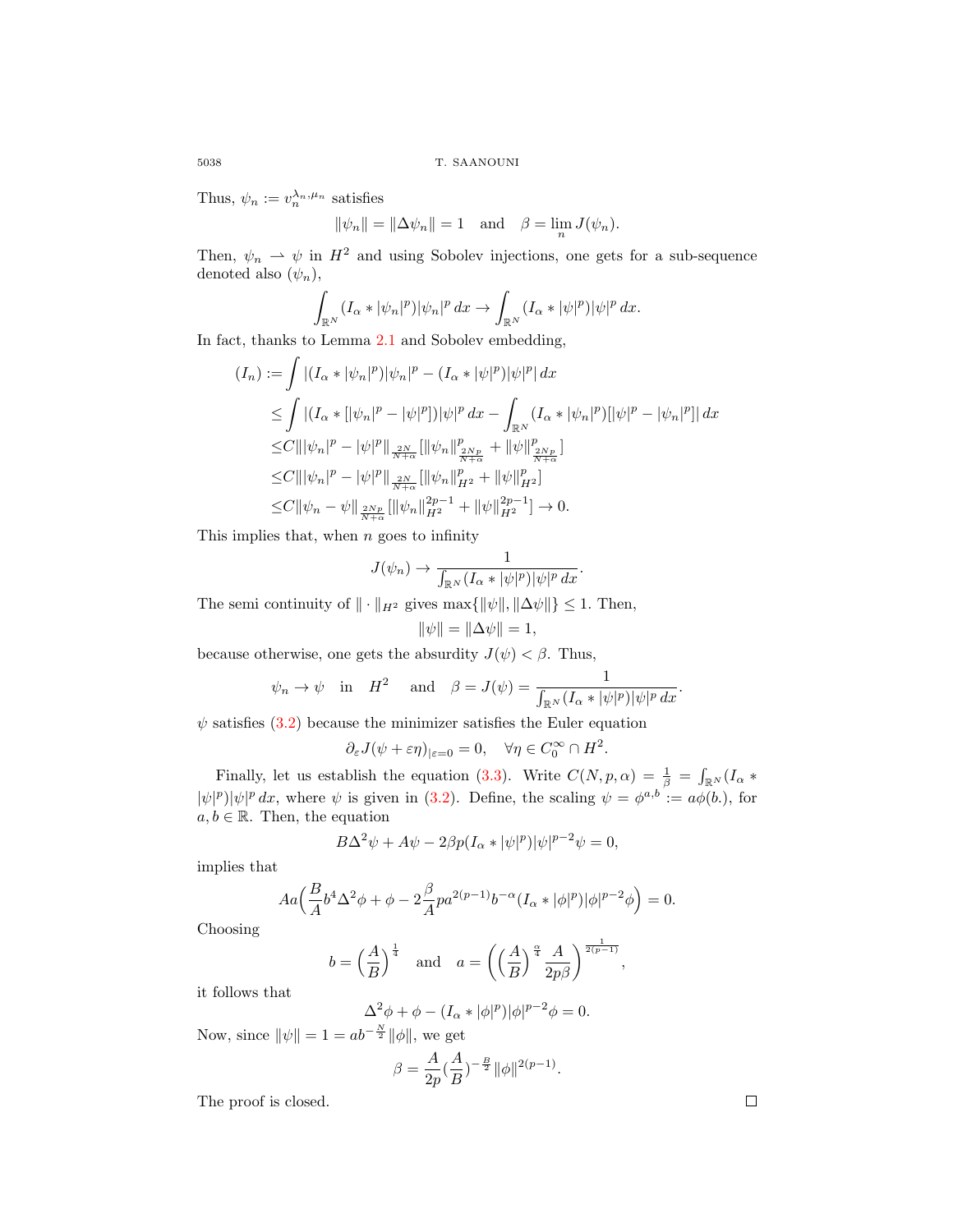4. Existence of ground states. For  $u \in H^2$  and  $a, b \in \mathbb{R}$ , here and hereafter define the quantities

$$
\underline{\mu} := \min\{2a + (N-4)b, 2a + Nb\}, \ \bar{\mu} := \max\{2a + (N-4)b, 2a + Nb\};
$$
\n
$$
\mathcal{A} := \left\{(a, b) \in \mathbb{R}_+^* \times \mathbb{R} \quad \text{s.t} \quad \underline{\mu} \ge 0 \quad \text{and} \quad \bar{\mu} > 0\right\};
$$
\n
$$
u_{a,b}^{\lambda} := \lambda^a u(\lambda^{-b}.), \quad \mathcal{L}_{a,b}(u) := (\partial_\lambda u_{a,b}^{\lambda})_{|\lambda=1};
$$
\n
$$
K_{a,b}^Q(u) := (2a + (N-4)b) ||\Delta u||^2 + (2a + Nb) ||u||^2;
$$
\n
$$
K_{a,b}^N(u) := -\frac{2ap + b(N + \alpha)}{p} \int_{\mathbb{R}^N} (I_\alpha * |u|^p) |u|^p dx;
$$
\n
$$
S := M + E, \quad K_{a,b} := \mathcal{L}_{a,b} S = K_{a,b}^Q + K_{a,b}^N, \quad H_{a,b} := (1 - \frac{\mathcal{L}_{a,b}}{\bar{\mu}})S.
$$

Definition 4.1. *We call ground state of* (1.1)*, any solution to*

$$
\phi + \Delta^2 \phi - (I_\alpha * |\phi|^p) |\phi|^{p-2} \phi = 0, \quad 0 \neq \phi \in H^2,
$$
\n(4.1)

*which minimizes the problem*

$$
m_{a,b} := \inf_{0 \neq v \in H_{rd}^2} \left\{ S(v) \quad s. \ t \quad K_{a,b}(v) = 0 \right\}.
$$
 (4.2)

**Remark 4.2.** The standing wave  $e^{-it}\phi$  is a global solution to the Schrödinger *problem* (1.1) *which gives the threshold between global well-posedness and finite time blow-up of solutions as proved in section 7.*

The following main result of this section follows with variational methods and ensures the existence of ground states.

**Theorem 4.3.** *Take*  $N \geq 2$ , *a couple of real numbers*  $(a, b) \in \mathcal{A}$  *and*  $p_* < p < p^*$ . *Then,*

- 1.  $m := m_{a,b}$  *is nonzero and independent of*  $(a, b)$ ;
- *2. there is a ground state solution to* (4.1)*-*(4.2)*.*

Let us give some intermediate results.

## **Lemma 4.4.** *Let*  $(a, b) \in \mathcal{A}$ *. Then,*

1. min  $(\mathcal{L}_{a,b}H_{a,b}(u), H_{a,b}(u)) > 0$  *for all*  $0 \neq u \in H^2$ ; 2.  $\lambda \mapsto H_{a,b}(u^{\lambda})$  *is increasing.* 

*Proof.* Compute

$$
H_{a,b}(u) := (1 - \frac{\mathcal{L}_{a,b}}{\bar{\mu}})S(u) = \frac{1}{\bar{\mu}} (\bar{\mu}S(u) - K_{a,b}(u))
$$
  
= 
$$
\frac{1}{\bar{\mu}} \Big[ \Big( \bar{\mu} - (2a + (N - 4)b) \Big) ||\Delta u||^2 + \Big( \bar{\mu} - (2a + Nb) \Big) ||u||^2
$$
  
+ 
$$
\frac{1}{p} \Big( 2ap + b(N + \alpha) - \bar{\mu} \Big) \int_{\mathbb{R}^N} (I_{\alpha} * |u|^p) |u|^p dx \Big].
$$

Since  $\mu \geq 0$  and  $p > p_*$ , one obtains, if  $b < 0$ ,

$$
2ap + b(\alpha + N) - \bar{\mu} = 2a(p - 1) + b(\alpha + 4)
$$
  
>2a(p - 1) -  $\frac{2a}{N}(4 + \alpha) > 2a(p - p_*) > 0.$  (4.3)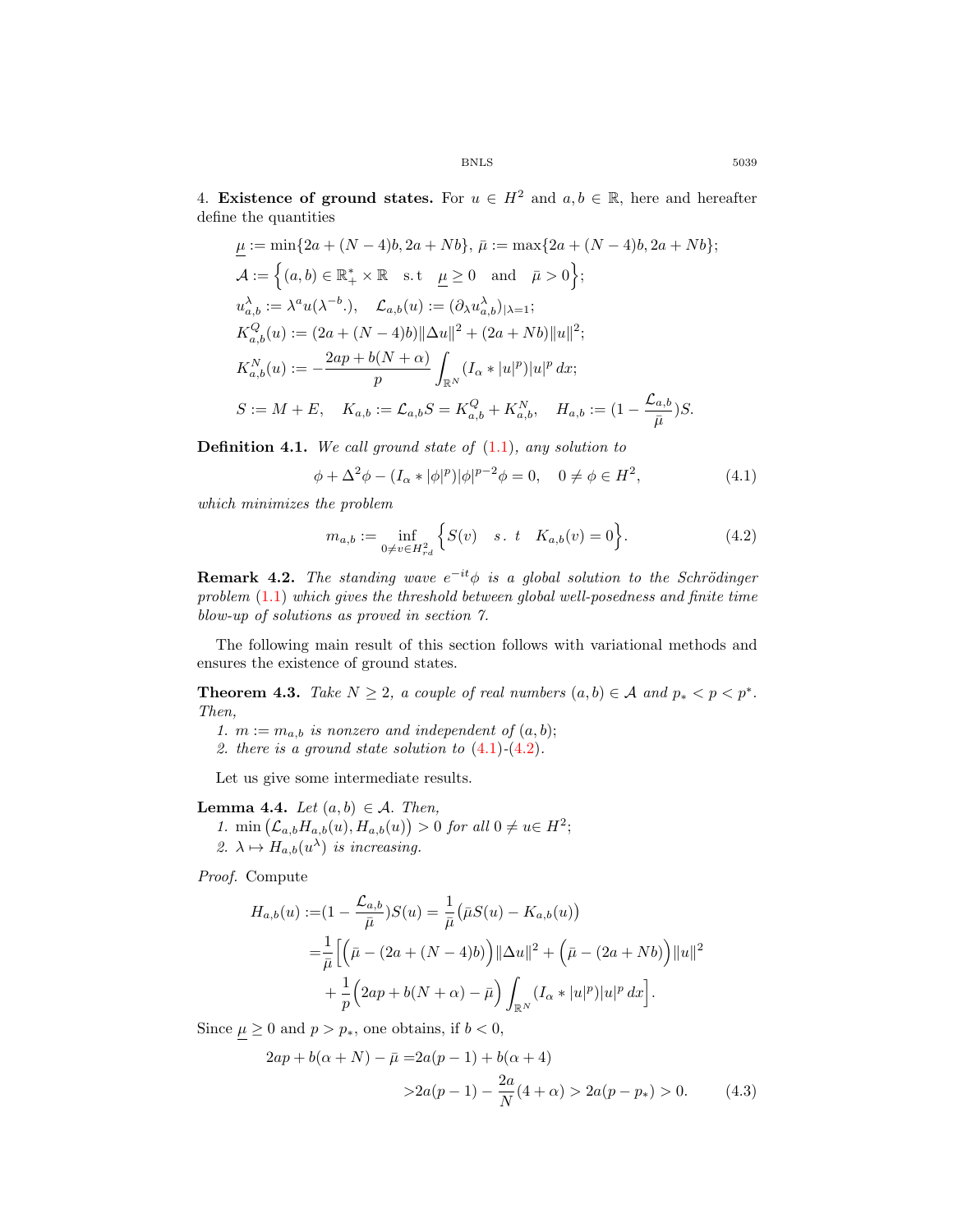If  $b\!\geq\! 0,$  then,  $2ap+b(\alpha\!+\!N)\!-\!\bar{\mu}\!=\!2a(p\!-\!1)\!+\!b\alpha\!>\!0.$  Hence,  $H_{a,b}(u)\!>\!0.$  Moreover,

$$
\mathcal{L}_{a,b}H_{a,b}(u) = \mathcal{L}_{a,b}\left(1 - \frac{\mathcal{L}_{a,b}}{\bar{\mu}}\right)E(u)
$$
  
= 
$$
\frac{-1}{\bar{\mu}}\left(\mathcal{L}_{a,b} - \bar{\mu}\right)\left(\mathcal{L}_{a,b} - \underline{\mu}\right)E(u) + \underline{\mu}\left(1 - \frac{\mathcal{L}_{a,b}}{\bar{\mu}}\right)E(u)
$$
  
= 
$$
\frac{-1}{\bar{\mu}}\left(\mathcal{L}_{a,b} - \bar{\mu}\right)\left(\mathcal{L}_{a,b} - \underline{\mu}\right)E(u) + \underline{\mu}H_{a,b}(u).
$$

Since  $(\mathcal{L}_{a,b} - \bar{\mu})(\mathcal{L}_{a,b} - \underline{\mu})||u||^2_{H^2} = 0$ , one gets

$$
\mathcal{L}_{a,b}H_{a,b}(u) \geq \frac{1}{\bar{\mu}} \left( \mathcal{L}_{a,b} - \bar{\mu} \right) \left( \mathcal{L}_{a,b} - \underline{\mu} \right) \left( \frac{1}{p} \int_{\mathbb{R}^N} (I_{\alpha} * |u|^p) |u|^p dx \right) \n\geq \frac{1}{p\bar{\mu}} \left( 2ap + b(N+\alpha) - \bar{\mu} \right) \left( 2ap + b(N+\alpha) - \underline{\mu} \right) \int_{\mathbb{R}^N} (I_{\alpha} * |u|^p) |u|^p dx.
$$

Arguing as previously, it follows that  $\mathcal{L}_{a,b}H_{a,b}(u) > 0$ .

$$
\Box
$$

The next intermediate result is the following.

**Lemma 4.5.** *Let*  $(a, b) \in \mathcal{A}$  *and*  $0 \neq u_n$  *be a bounded sequence of*  $H^2$  *such that* 

The last point follows using the equality  $\partial_{\lambda} H_{a,b}(u^{\lambda}) = \mathcal{L}_{a,b} H_{a,b}(u^{\lambda}).$ 

$$
\lim_{n}(K_{a,b}^{Q}(u_n)) = 0.
$$

*Then, there exists*  $n_0 \in \mathbb{N}$  *such that*  $K_{a,b}(u_n) > 0$  *for all*  $n \geq n_0$ *.* 

*Proof.* We have

$$
K_{a,b}(u_n) = K_{a,b}^Q(u_n) - \frac{2ap + b(N + \alpha)}{p} \int_{\mathbb{R}^N} (I_\alpha * |u_n|^p) |u_n|^p \, dx.
$$

If *b* ≤ 0, then,  $2a + (N-4)b = \bar{\mu} > 0$  and if *b* > 0, so,  $\bar{\mu} = 2a + Nb > 0$ , which implies that  $b > -\frac{2a}{N}$ . Then,  $2a + (N-4)b > 2a - \frac{2a}{N}(N-4) = \frac{4a}{N} > 0$ . Thus,

$$
\|\Delta u_n\|^2 \lesssim K_{a,b}^Q(u_n) \to 0.
$$

Now, because  $B > 2$ , using  $(3.1)$ , for large *n*,

$$
\int_{\mathbb{R}^N} (I_\alpha * |u_n|^p)|u_n|^p dx \leq C||u_n||^A ||\Delta u_n||^B = o(|\Delta u_n||^2) = o(K_{a,b}^Q(u_n)).
$$

Thus, when  $n \to \infty$ ,

$$
K_{a,b}(u_n) \simeq K_{a,b}^Q(u_n) > 0. \qquad \qquad \Box
$$

One can express the minimizing problem (4.2), with negative constraint.

**Lemma 4.6.** *Let*  $(a, b) \in \mathcal{A}$ *. Then,* 

$$
m_{a,b} = \inf_{0 \neq u \in H^2} \{ H_{a,b}(u) \quad s. \quad t \quad K_{a,b}(u) \leq 0 \}.
$$

*Proof.* Denoting by r the right hand side of the previous equality, it is sufficient to prove that  $m_{a,b} \leq r$ . Take  $u \in H^2$  such that  $K_{a,b}(u) < 0$ . Because  $\lim_{\lambda \to 0} K_{a,b}^Q(u^{\lambda}) =$ 0, by the previous Lemma, there exists  $\lambda \in (0,1)$  such that  $K_{a,b}(u^{\lambda}) > 0$ . With a continuity argument there exists  $\lambda_0 \in (0,1)$  such that  $K_{a,b}(u^{\lambda_0}) = 0$ , then since  $\lambda \mapsto H_{a,b}(u^{\lambda})$  is increasing, we get

$$
m_{a,b} \le H_{a,b}(u^{\lambda_0}) \le H_{a,b}(u).
$$

This closes the proof.

 $\Box$ 

$$
_{5040}
$$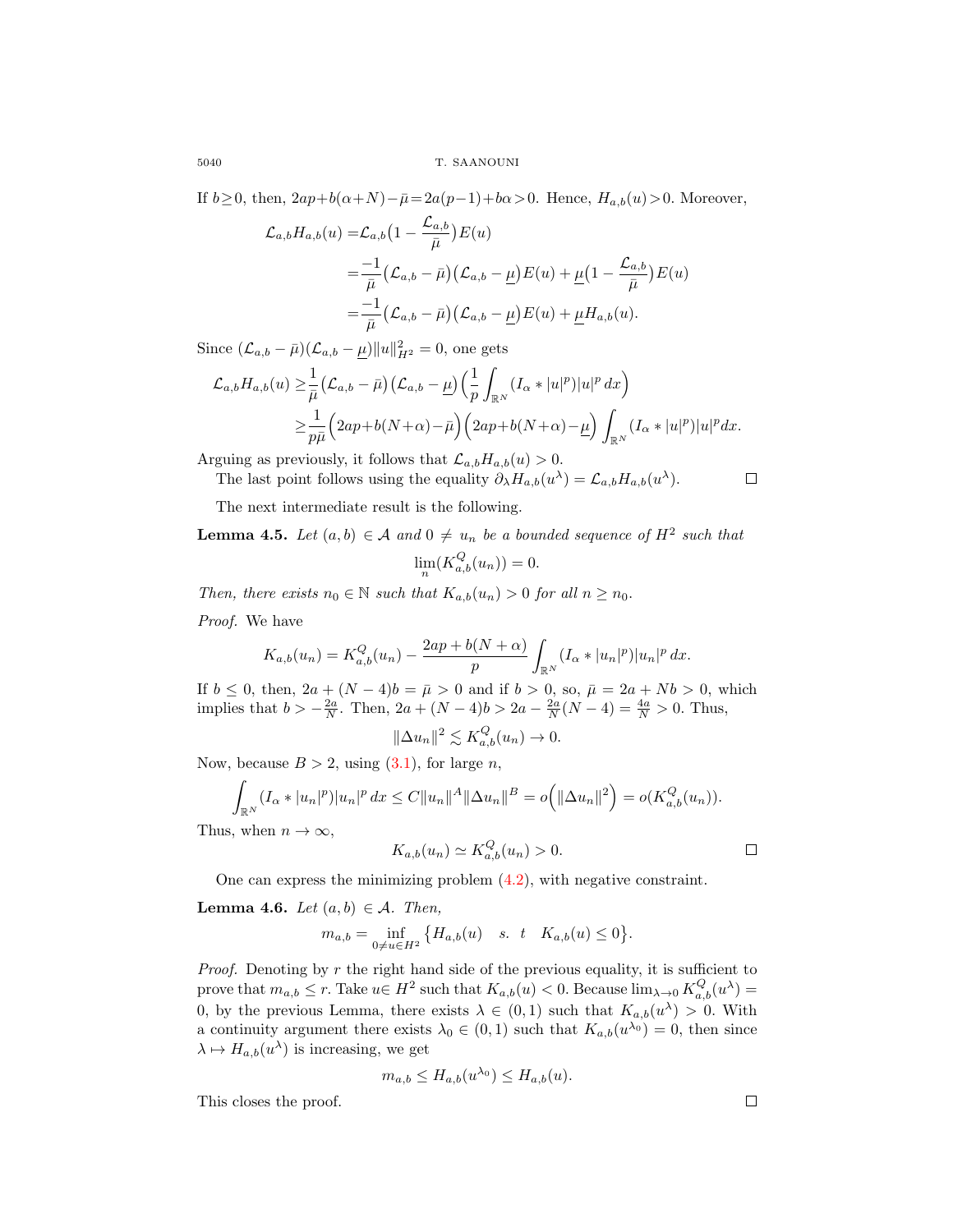*Proof of Theorem 4.3.* Let  $(\phi_n)$  be a minimizing sequence, namely

$$
0 \neq \phi_n \in H_{rd}^2, \quad K_{a,b}(\phi_n) = 0 \quad \text{and} \quad \lim_n H_{a,b}(\phi_n) = \lim_n S(\phi_n) = m_{a,b}.
$$
 (4.4)

• First step:  $(\phi_n)$  is bounded in  $H^2$ .

First case  $a > 0$  and  $b > 0$ . Denoting  $\lambda := \frac{b}{2a}$ , yields

$$
\|\phi_n\|_{H^2}^2 - \int_{\mathbb{R}^N} (I_\alpha * |\phi_n|^p) |\phi_n|^p dx
$$
  
=  $\lambda \Big( 4 \|\Delta \phi_n\|^2 - N \|\phi_n\|_{H^2}^2 + \frac{\alpha + N}{p} \int_{\mathbb{R}^N} (I_\alpha * |\phi_n|^p) |\phi_n|^p dx \Big)$ 

and

$$
\|\phi_n\|_{H^2}^2 - \frac{1}{p} \int_{\mathbb{R}^N} (I_\alpha * |\phi_n|^p) |\phi_n|^p \, dx \to m_{a,b}.
$$

So the following sequence is bounded

$$
-4\lambda \|\Delta \phi_n\|^2 + \|\phi_n\|_{H^2}^2 - (1 + \frac{\lambda \alpha}{p}) \int_{\mathbb{R}^N} (I_\alpha * |\phi_n|^p) |\phi_n|^p \, dx.
$$

Thus, for any real number  $\beta$ , the following sequence is also bounded

$$
4\lambda \|\Delta \phi_n\|^2 + (\beta - 1) \|\phi_n\|_{H^2}^2 + (1 + \frac{\lambda \alpha - \beta}{p}) \int_{\mathbb{R}^N} (I_\alpha * |\phi_n|^p) |\phi_n|^p \, dx.
$$

Choosing  $\beta \in (1, p + \lambda \alpha)$ , it follows that  $(\phi_n)$  is bounded in  $H^2$ .

Second case  $a > 0$  and  $\frac{-2a}{N} < b \le 0$ . Compute

$$
\begin{aligned} & (\bar{\mu} - \mathcal{L}_{a,b}) S(\phi_n) \\ &= -4b \|\phi_n\|^2 + (2a(p-1) + (\alpha + 4)b) \frac{1}{p} \int_{\mathbb{R}^N} (I_\alpha * |\phi_n|^p) |\phi_n|^p \, dx \\ &\geq (2a(p-1) + (\alpha + 4)b) \frac{1}{p} \int_{\mathbb{R}^N} (I_\alpha * |\phi_n|^p) |\phi_n|^p \, dx. \end{aligned}
$$

Moreover, if  $b < 0$ ,  $\bar{\mu} = 2a + (N - 4)b$ . Then, since  $\underline{\mu} \ge 0$  and  $p > p_*$ , we obtain  $2a(p-1) + (\alpha + 4)b > 0$ . Because  $K_{a,b}(\phi_n) = 0$ , this implies that

$$
\begin{aligned} &\left(\bar{\mu} + (2a(p-1) + (\alpha + 4)b)\right)S(\phi_n) \\ &= (\bar{\mu} - \mathcal{L}_{a,b})S(\phi_n) + (2a(p-1) + (\alpha + 4)b)S(\phi_n) + \mathcal{L}_{a,b}S(\phi_n) \\ &\geq (2\alpha(p-1) + (\alpha + 4)b) \|\phi_n\|_{H^2}^2. \end{aligned}
$$

Hence,  $\phi_n$  is bounded in  $H^2$ .

• Second step: the limit of  $(\phi_n)$  is nonzero and  $m > 0$ .

Taking account of the compact injection in Lemma 2.3, take

$$
\phi_n \rightharpoonup \phi \quad \text{in} \quad H^2
$$
\nand for all  $2 < p < \frac{2N}{N-4}$ , where  $\frac{2N}{N-4} = \infty$  if  $N \leq 4$ ,

\n
$$
\phi_n \to \phi \quad \text{in} \quad L^p.
$$

The equality  $K_{a,b}(\phi_n) = 0$  implies that

$$
(2a+(N-4)b)\|\Delta\phi_n\|^2+(2a+Nb)\|\phi_n\|^2=\frac{2ap+b(N+\alpha)}{p}\int_{\mathbb{R}^N}(I_{\alpha}*|\phi_n|^p)|\phi_n|^pdx.
$$

Assume that  $\phi = 0$ . Using Corollary 2.2, with the fact that  $1 + \frac{\alpha}{N} < p < p^*$ , write

$$
\int_{\mathbb{R}^N} (I_\alpha * |\phi_n|^p) |\phi_n|^p \, dx \lesssim ||\phi_n||_{\frac{2Np}{\alpha+N}}^{2p} \to 0.
$$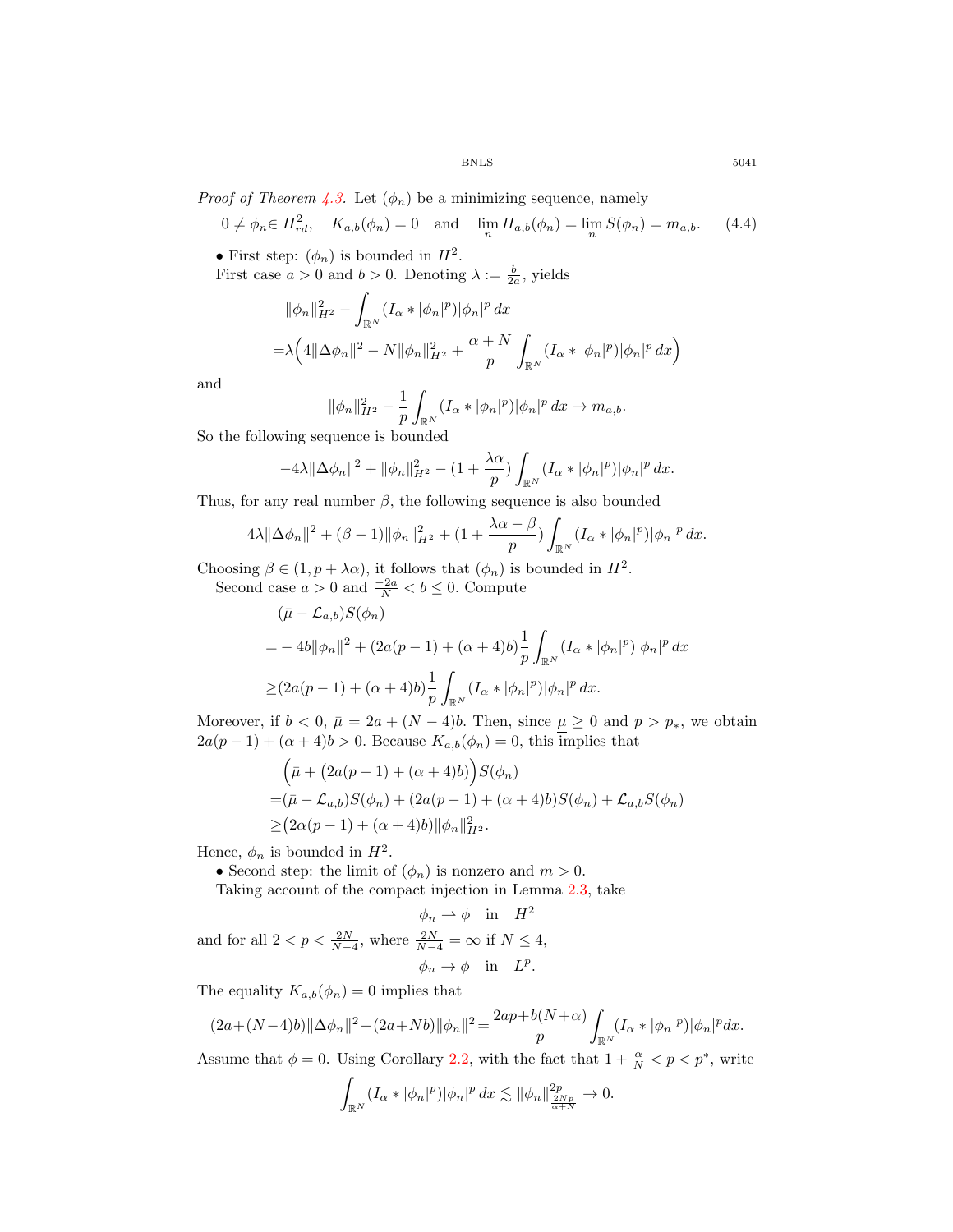5042 T. SAANOUNI

Now, by Lemma 4.5 yields  $K_{a,b}(\phi_n) > 0$  for large n. This contradiction implies that  $\phi \neq 0$ . Thanks to Lemma 2.1 and Sobolev embedding,

$$
(J_n) := \int |(I_{\alpha} * |\phi_n|^p)|\phi_n|^p - (I_{\alpha} * |\phi|^p)|\phi|^p dx
$$
  
\n
$$
\leq \int |(I_{\alpha} * [|\phi_n|^p - |\phi|^p])|\phi|^p dx - \int_{\mathbb{R}^N} (I_{\alpha} * |\phi_n|^p)[|\phi|^p - |\phi_n|^p]| dx
$$
  
\n
$$
\leq C \|\|\phi_n|^p - |\phi|^p\|_{\frac{2N}{N+\alpha}} \|\|\phi_n\|_{\frac{2Np}{N+\alpha}}^p + \|\phi\|_{\frac{2Np}{N+\alpha}}^p]
$$
  
\n
$$
\leq C \|\|\phi_n|^p - |\phi|^p\|_{\frac{2N}{N+\alpha}} \|\|\phi_n\|_{H^2}^p + \|\phi\|_{H^2}^p]
$$
  
\n
$$
\leq C \|\phi_n - \phi\|_{\frac{2Np}{N+\alpha}} \{\|\phi_n\|_{H^2}^{2p-1} + \|\phi\|_{H^2}^{2p-1}\} \to 0.
$$

So, with lower semi continuity of the  $H^2$  norm, we have

$$
0 = \liminf_{n} K_{a,b}(\phi_n)
$$
  
\n
$$
\geq \frac{2a + (N-4)b}{2} \liminf_{n} ||\nabla \phi_n||^2 + \frac{2a + Nb}{2} \liminf_{n} ||\phi_n||^2
$$
  
\n
$$
- \frac{2ap + b(N + \alpha)}{p} \int_{\mathbb{R}^N} (I_\alpha * |\phi|^p) |\phi|^p dx
$$
  
\n
$$
\geq K_{a,b}(\phi).
$$

Similarly, we have  $H_{a,b}(\phi) \leq m$ . Moreover, thanks to Lemma 4.6, we assume that  $K_{a,b}(\phi) = 0$  and  $S(\phi) = H_{a,b}(\phi) \leq m$ . So,  $\phi$  is a minimizer satisfying (4.4) and using previous computation

$$
m = H_{a,b}(\phi) > 0.
$$

• Third step: the limit  $\phi$  is a solution to (4.1).

There is a Lagrange multiplier  $\eta \in \mathbb{R}$  such that  $S'(\phi) = \eta K'_{a,b}(\phi)$ . Thus,

$$
0 = K_{a,b}(\phi) = \mathcal{L}_{a,b}S(\phi) = \langle S'(\phi), \mathcal{L}_{a,b}(\phi) \rangle = \eta \langle K'_{a,b}(\phi),
$$
  

$$
\mathcal{L}_{a,b}(\phi) \rangle = \eta \mathcal{L}_{a,b} K_{a,b}(\phi) = \eta \mathcal{L}_{a,b}^2 S(\phi).
$$

Taking account of previous computations,

$$
-\mathcal{L}_{a,b}^2 S(\phi) - \bar{\mu} \underline{\mu} S(\phi) = -(\mathcal{L}_{a,b} - \bar{\mu})(\mathcal{L}_{a,b} - \underline{\mu})S(\phi) > 0.
$$

Therefore,  $\mathcal{L}_{a,b}^2 S(\phi) < 0$ . Thus,  $\eta = 0$  and  $S'(\phi) = 0$ . So,  $\phi$  is a ground state and m is independent of  $(a, b)$ .  $\Box$ 

Let us end this section with the so-called generalized Pohozaev identity [15].

**Lemma 4.7.**  $\phi \in H^2$  is solution to (4.1) if and only if  $S'(\phi) = 0$ . Moreover, in a *such case*

$$
K_{a,b}(\phi) = 0
$$
, for any  $(a, b) \in \mathbb{R}^2$ .

5. Well-posedness in the energy space. Using a classical fixed point argument and taking account of Strichartz estimates and Sobolev injections, one can obtain the following result.

**Proposition 5.1.** *Let*  $N \geq 2$ ,  $0 < \alpha < N$  *such that*  $\alpha \geq N - 8$ ,  $2 \leq p \leq p^*$  *and*  $u_0 \in H^2$ . Then, there exists  $T > 0$  such that  $(1.1)$  admits a unique local solution

$$
u \in C_T(H^2).
$$

*Moreover,*

1. *the solution satisfies the mass and energy conservation laws;*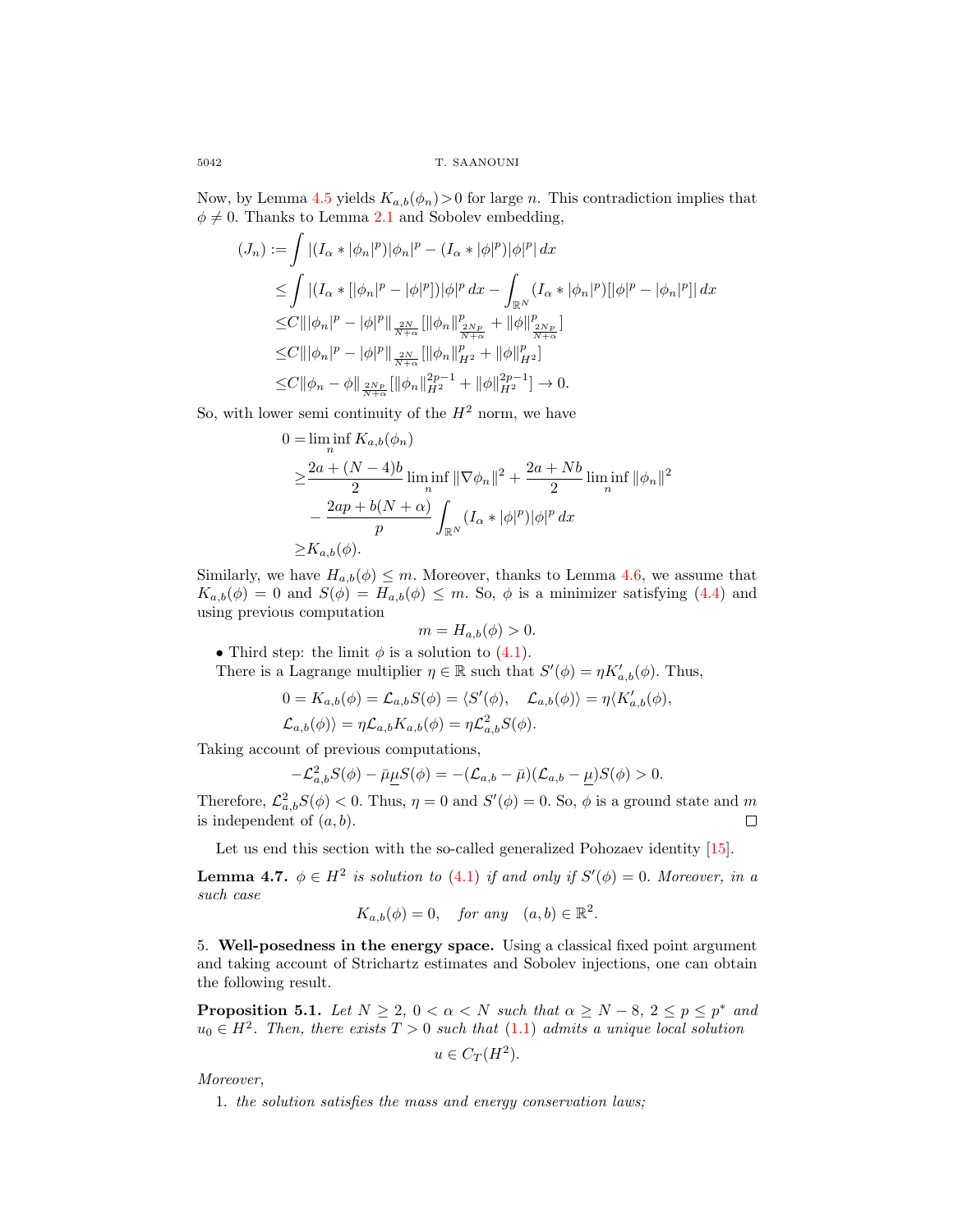2. u *is global if*

(a) 
$$
\epsilon = 1
$$
 and  $p < p^*$ ; (b)  $p < p_*$ ; (c)  $p = p_*$  and  $M(u_0) < \left(\frac{p}{C(N, p, \alpha)}\right)^{\frac{2}{A}}$ .

Remark 5.2. *1. Thanks to the inequality* (3.1)*, the energy is well-defined for*  $1 + \frac{\alpha}{N} \leq p \leq p^*$ . So, the condition  $p \geq 2$  which gives a restriction on the space *dimension, seems to be technical;*

*2. the proof is omitted because it follows as in* [22]*.*

6. Virial type identity. This section is devoted to prove a Virial type identity, which will be useful in order to obtain finite time blow-up of some solutions to the Choquard problem (1.1). Here and hereafter, denote  $\psi_R := R^2 \psi(\frac{1}{R}), R > 0$ , where  $\psi \in C_0^{\infty}(\mathbb{R}^n)$  is a radial function satisfying  $\psi'' \leq 1$  and

$$
\psi(x) = \begin{cases} \frac{1}{2}|x|^2, & |x| \le 1; \\ 0, & |x| \ge 2. \end{cases}
$$

A direct computation gives

$$
\psi_R'' \le 1
$$
,  $\psi_R'(r) \le r$  and  $\Delta \psi_R \le N$ .

Denote the localized Virial

$$
M_{\psi}[u(t)] := 2\Im \int_{\mathbb{R}^N} \bar{u}(t) \nabla \psi \nabla u(t) \, dx.
$$

Define the self-adjoint differential operator  $\Gamma_{\psi} := -i(\nabla \cdot \nabla \psi + \nabla \psi \cdot \nabla)$ , which acts on functions

$$
\Gamma_{\psi} f = -i \Big[ \nabla \cdot ((\nabla \psi) f) + (\nabla \psi) \cdot (\nabla f) \Big].
$$

Then,

$$
M_{\psi}[u(t)]=.
$$

The main result of this section reads as follows.

**Theorem 6.1.** *Let*  $N \geq 2$ ,  $0 < \alpha < N$  *such that*  $\alpha \geq N - 8$ ,  $2 \leq p \leq p^*$  *and*  $u \in C_T(H_{rd}^2)$  be a solution of (1.1). Then, on  $[0, T)$ , for any  $R > 0$  and  $\frac{1}{2} < \mu < 2$ ,

$$
\frac{d}{dt}M_{\psi_R}[u] \le 4BE[u] - 2N(p - p_*) ||\Delta u||^2 + CR^{-4} + CR^{-2} ||\nabla u||^2 + \frac{1}{R^{(\frac{N}{2} - \mu)(p - 1 - \frac{\alpha}{N})}} ||\Delta u||^{p + \frac{\mu}{2}(p - 1 - \frac{\alpha}{N})}.
$$

*Proof.* Taking account of the equation  $(1.1)$ , one gets

$$
\frac{d}{dt}M_{\psi}[u(t)] = \langle u(t), [\Delta^2, i\Gamma_{\psi}]u(t) \rangle + \langle u(t), [-(I_{\alpha} * |u|^p)|u|^{p-2}, i\Gamma_{\psi}]u(t) \rangle,
$$

where  $[X, Y] := XY - YX$  denotes the commutator of X and Y. According to computation done in [1], one has

$$
,  $[\Delta^2, i\Gamma_{\psi_R}]u(t) \geq \delta ||\Delta u(t)||^2 + O(R^{-4} + R^{-2} ||\nabla u(t)||^2).$
$$

Using computations in [22], it follows that

$$
(N) := \langle u(t), [-(I_{\alpha}*|u|^p)|u|^{p-2}, i\Gamma_{\psi_R}]u(t) \rangle
$$
  
= 
$$
-\frac{4B}{p}\int_{\mathbb{R}^N} (I_{\alpha}*|u|^p)|u(x)|^p dx + O\Big(\int_{\{|x|>R\}} (I_{\alpha}*|u|^p)|u|^p dx\Big).
$$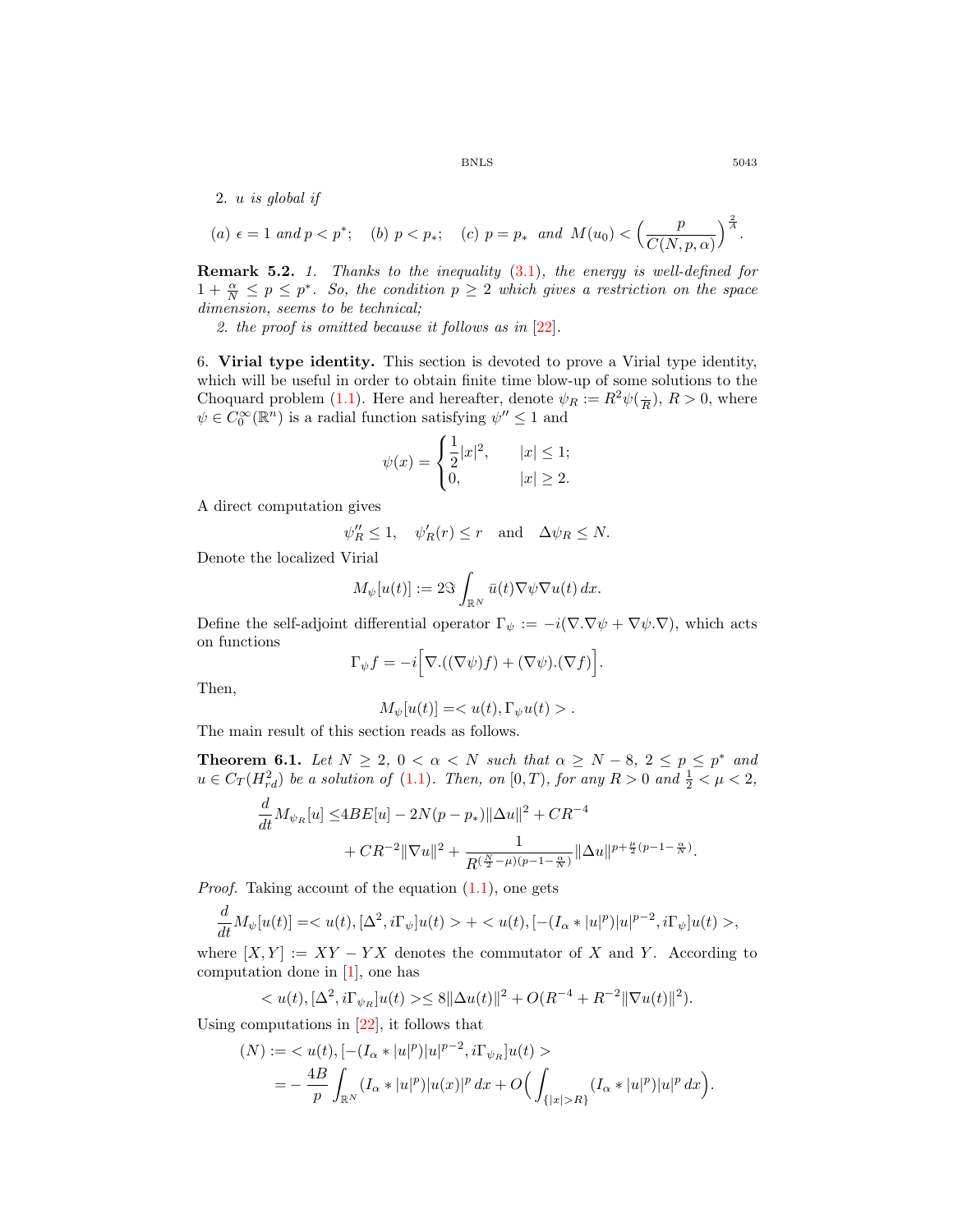Thanks to  $(2.1)$ , one has

$$
(I) := \int_{\{|x|>R\}} (I_{\alpha}*|u|^p)|u|^p dx
$$
  

$$
\lesssim ||u||_{\frac{2Np}{\alpha+N}}^p \left(\int_{\{|x|>R\}} |u|^{\frac{2Np}{\alpha+N}} dx\right)^{\frac{\alpha+N}{2N}} \lesssim ||\Delta u||^p ||u||_{L^{\infty}(|x|>R)}^{p-1-\frac{\alpha}{N}} ||u||^{\frac{\alpha+N}{N}}.
$$

Take  $\frac{1}{2} < \mu < \min\{2, \frac{N}{2}\}\$ . Taking account of  $(2.1)$  and  $(2.2)$ , write

$$
\begin{split} (I) \lesssim & \|\Delta u\|^p \|u\|_{L^\infty(|x|>R)}^{p-1-\frac{\alpha}{N}} \lesssim \|\Delta u\|^p \Big(R^{-\frac{N}{2}+\mu} \|(-\Delta)^{\frac{\mu}{2}}u\|\Big)^{p-1-\frac{\alpha}{N}}\\ \lesssim & \|\Delta u\|^p \frac{1}{R^{(\frac{N}{2}-\mu)(p-1-\frac{\alpha}{N})}}\|(-\Delta)^{\frac{\mu}{2}}u\|^{p-1-\frac{\alpha}{N}}\\ \lesssim & \|\Delta u\|^p \frac{1}{R^{(\frac{N}{2}-\mu)(p-1-\frac{\alpha}{N})}}\Big(\|u\|^{1-\frac{\mu}{2}}\|\Delta u\|^{\frac{\mu}{2}}\Big)^{p-1-\frac{\alpha}{N}}\\ \lesssim & \frac{1}{R^{(\frac{N}{2}-\mu)(p-1-\frac{\alpha}{N})}}\|\Delta u\|^{p+\frac{\mu}{2}(p-1-\frac{\alpha}{N})}, \end{split}
$$

Finally

$$
\frac{d}{dt}M_{\psi_R}[u] = \langle u, [\Delta^2, i\Gamma_{\psi_R}]u \rangle + \langle u, [-(I_{\alpha} * |u|^p)|u|^{p-2}, i\Gamma_{\psi_R}]u \rangle
$$
  
\n
$$
\leq 8||\Delta u||^2 + CR^{-4} + CR^{-2}||\nabla u||^2
$$
  
\n
$$
-\frac{4B}{p}\int_{\mathbb{R}^N} (I_{\alpha} * |u|^p)|u(x)|^p dx + O\Big(\int_{\{|x|>R\}} (I_{\alpha} * |u|^p)|u|^p dx\Big)
$$
  
\n
$$
\leq 4BE - 2N(p - p_*)||\Delta u||^2 + CR^{-4}
$$
  
\n
$$
+ CR^{-2}||\nabla u||^2 + \frac{1}{R^{(\frac{N}{2} - \mu)(p-1 - \frac{\alpha}{N})}}||\Delta u||^{p + \frac{\mu}{2}(p-1 - \frac{\alpha}{N})}.
$$

7. Global/non global existence of solutions. In this section, we prove a sharp criteria of finite time blow-up/global existence of solutions to the Choquard problem (1.1) in the focusing regime. In this section one takes  $\epsilon = -1$ . Here and hereafter, denote, for  $u \in H^2$ , the scale invariant quantities

$$
\mathcal{ME}[u] := \frac{E[u]^{s_c} M[u]^{2-s_c}}{E[\phi]^{s_c} M[\phi]^{2-s_c}}; \quad \mathcal{G}[u] := \frac{\|\Delta u\|^{s_c} \|u\|^{2-s_c}}{\|\Delta \phi\|^{s_c} \|\phi\|^{2-s_c}}.
$$

The main result of this section reads.

**Theorem 7.1.** *Let*  $N \geq 2$ ,  $0 < \alpha < N$  *such that*  $\alpha > N - 8$ ,  $0 < s_c < 2$ ,  $\phi$  *be a ground state solution to* (4.1) *and a maximal solution*  $u \in C_{T^*}(H_{rd}^2)$  *of* (1.1)*. Suppose that*

$$
\mathcal{ME}[u] < 1. \tag{7.1}
$$

*1. Assume that* p < 3 *and*

$$
\mathcal{G}[u] > 1. \tag{7.2}
$$

*Then,* u blows-up in finite time, i.e,  $0 < T^* < \infty$  and

$$
\limsup_{t \to T^*} \|\Delta u(t)\| = +\infty;
$$

2. Assume that  $E(u_0) \geq 0$  and

$$
\mathcal{G}[u] < 1. \tag{7.3}
$$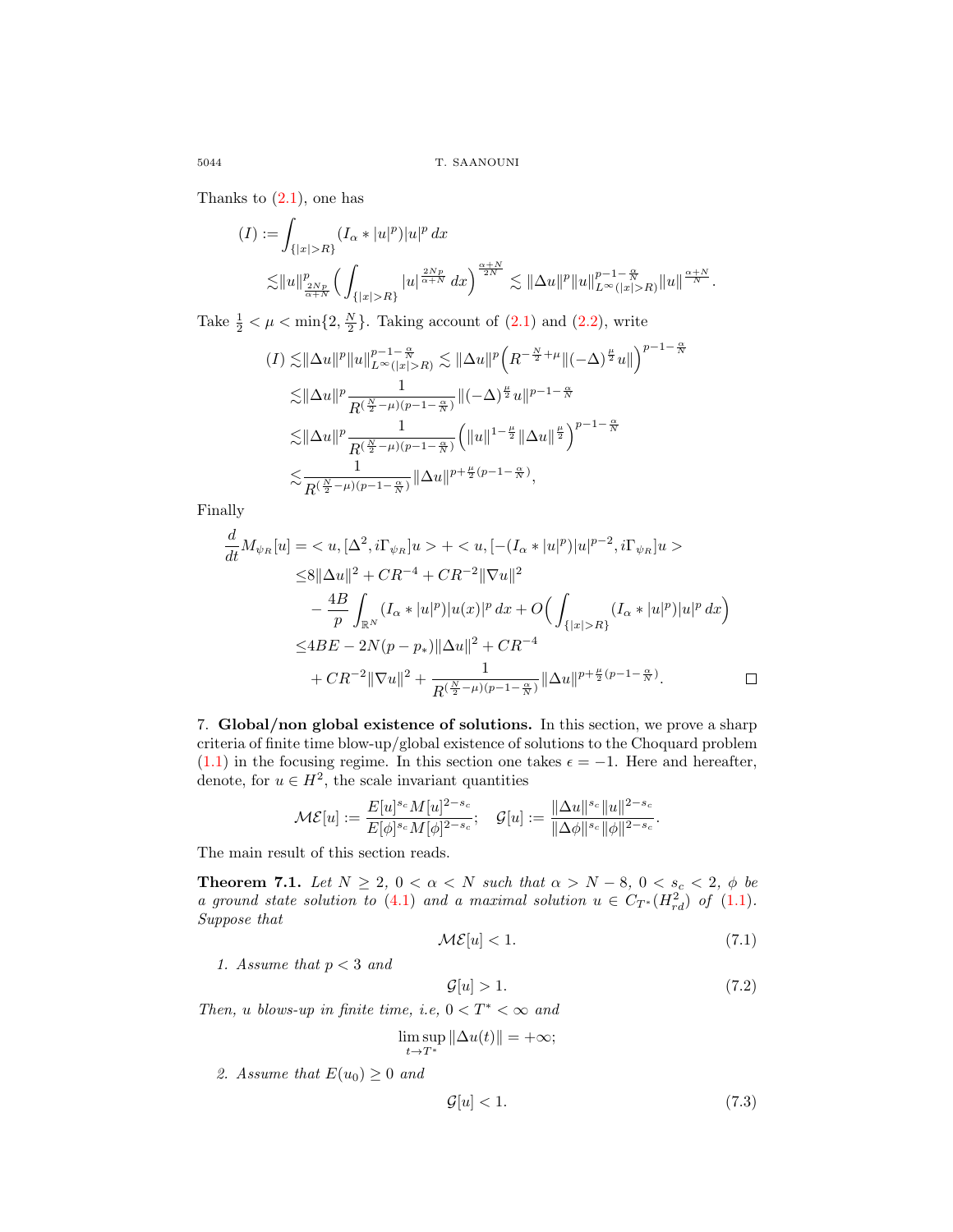*Then,*  $T^* = \infty$  *and u scatters. Precisely, there exists*  $\psi \in H^2$  *such that* 

$$
\limsup_{t \to \infty} \|u(t) - e^{it\Delta^2} \psi\|_{H^2} = 0.
$$

Remark 7.2. *1. The unnatural condition* p < 3 *which seems to be technical is due to a lack of a Virial identity similar to the NLS case;*

*2. the radial condition is required for the Virial identity in the first case and is assumed for simplicity in the second case;*

*3. scattering is proved in the next section;*

*4. the proof of next auxiliary result is omitted because it follows like in* [22]*.*

Lemma 7.3. *The next conditions are invariant under the flow of the problem* (1.1)*, 1.* (7.1) *and* (7.2)*; 2.* (7.1) *and* (7.3)*.*

Remark 7.4. *The global well-posedness part of Theorem 7.1 is a consequence of the second point in Lemma 7.3.*

In order to prepare the finite time blow-up part of Theorem 7.1, let us give an intermediate result about the localized variance.

**Lemma 7.5.** Assume that  $E(u_0) \neq 0$  and there exist  $t_0 > 0$  and  $\delta > 0$  such that

$$
M_{\psi_R}[u(t)] \leq -\delta \int_{t_0}^t ||\Delta u(\tau)||^2 d\tau, \quad \forall t \geq t_0.
$$

*Then,*  $T^* < \infty$ *.* 

*Proof.* Using the properties of  $\psi$ , write

 $|M_{\psi_R}[u(t)]| \leq 2\|\nabla \psi_R\|_{\infty} \|u(t)\| \|\nabla u(t)\| \leq C R \|u_0\| \|\nabla u(t)\| \leq C R \|u_0\|^{\frac{3}{2}} \|\Delta u(t)\|^{\frac{1}{2}}.$ Thus,

$$
M_{\psi_R}[u(t)] \le -C_R \int_{t_0}^t |M_{\psi_R}[u(\tau)]|^4 d\tau.
$$

Take  $z(t) := \int_{t_0}^t |M_{\psi_R}[u(\tau)]|^4 d\tau$ . Then,  $z' \geq C_R^4 z^4 > 0$  for  $t > t_0$ . Integrating the previous inequality, one obtains for some  $t_* > 0$ ,

$$
\lim_{t_*} M_{\psi_R}[u(t)] \le -C_R \lim_{t_*} z(t) = -\infty.
$$

Then, u cannot be global. Hence  $T^* < \infty$ .

We are ready to prove Theorem 7.1. Assume that  $(7.1)-(7.2)$  are satisfied and take  $\eta > 0$  satisfying

$$
E(u_0)^{s_c} M(u_0)^{2-s_c} < [(1-\eta)E(\phi)]^{s_c} M(\phi)^{2-s_c}
$$

Then, thanks to (7.2), one gets

$$
(1 - \eta)(B - 2)||\Delta u(t)||^2 > BE(u_0).
$$

With Theorem 6.1, for  $O_R(1) \rightarrow 0$  uniformly in time, and using Young inequality via the fact that  $p < 3$ , one gets

$$
\frac{d}{dt}M_{\psi_R}[u(t)] \le 4BE(u_0) - 2N(p - p_*) ||\Delta u||^2 + CR^{-4}
$$

$$
+ CR^{-2} ||\nabla u||^2 + \frac{1}{R^{(\frac{N}{2} - \mu)(p - 1 - \frac{\alpha}{N})}} ||\Delta u||^{p + \frac{\mu}{2}(p - 1 - \frac{\alpha}{N})}
$$

$$
\le 2(2(1 - \eta)(B - 2) - N(p - p_*) + O_R(1)) ||\Delta u||^2
$$

 $\Box$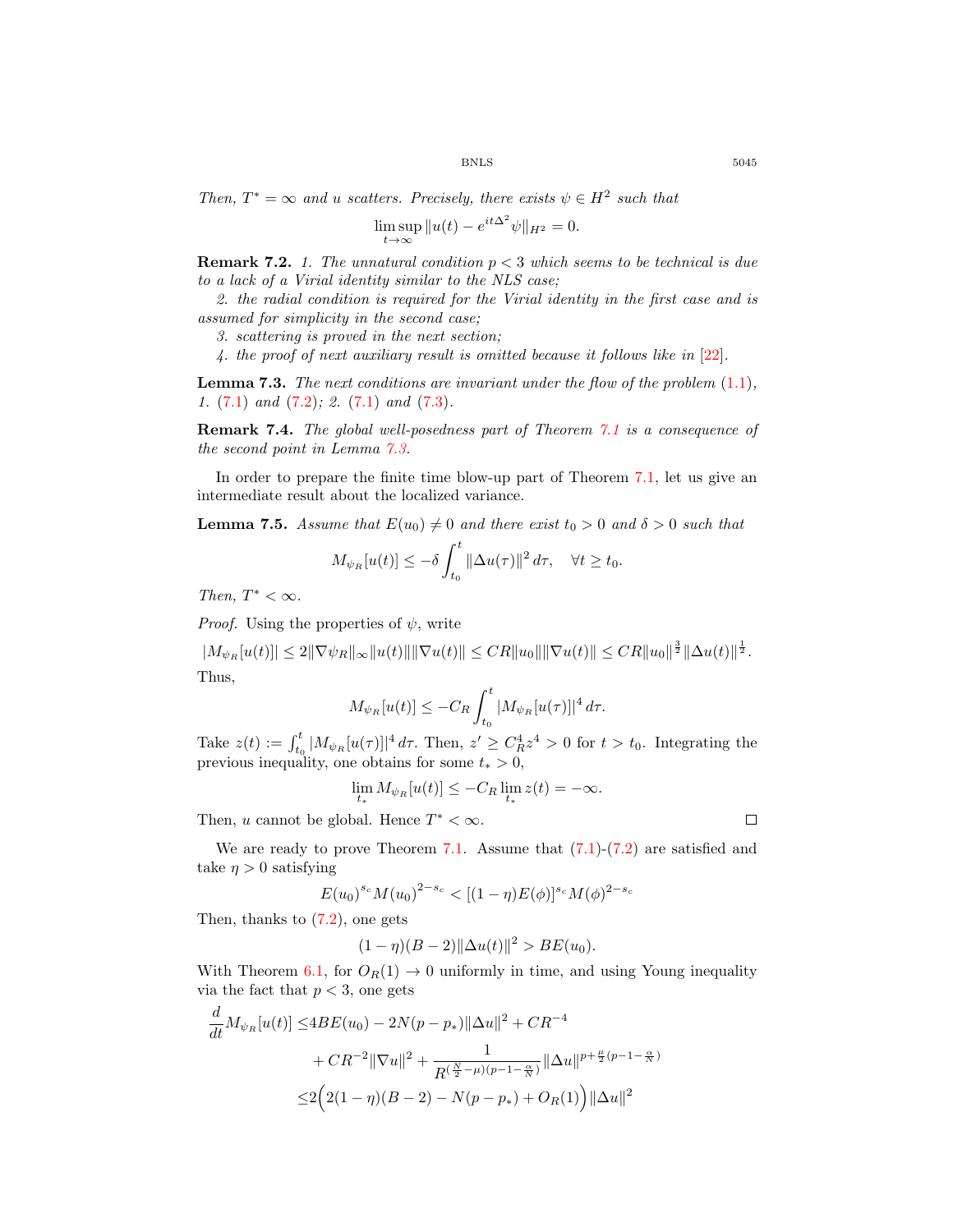5046 T. SAANOUNI

$$
+\frac{1}{R^{(\frac{N}{2}-\mu)(p-1-\frac{\alpha}{N})}}\|\Delta u\|^{p+\frac{\mu}{2}(p-1-\frac{\alpha}{N})}+O_R(1)
$$
  
\n
$$
\leq (-4\eta(B-2)+O_R(1))\|\Delta u(t)\|^2+O_R(1)
$$
  
\n
$$
+\frac{1}{R^{(\frac{N}{2}-\mu)(p-1-\frac{\alpha}{N})}}\|\Delta u\|^{p+\frac{\mu}{2}(p-1-\frac{\alpha}{N})}
$$
  
\n
$$
\leq [-4\eta(B-2)+O_R(1)]\|\Delta u(t)\|^2+O_R(1)\leq -2\eta(B-2)\|\Delta u(t)\|^2
$$

.

The proof is a consequence of Lemma 7.5.

8. Scattering. This section is devoted to prove scattering of global solutions to (1.1), precisely the second part of Theorem 7.1 is proved. For a slab  $I \subset \mathbb{R}$  and  $p > p_*$ , define the spaces

$$
S(I):=L^{2p}(I,L^{\frac{2Np(p-1)}{4+\alpha p}}) \quad \text{and} \quad W(I):=L^{2p}(I,L^{\frac{2Np}{Np-4}}).
$$

Remark 8.1. *Thanks to Sobolev injection, one has*

 $\| \cdot \|_{S(I)} \leq C \| |\nabla|^{s_c} \cdot \|_{W(I)}.$ 

**Proposition 8.2** (Small data). Let  $u_0 \in H^2$ . Then, there exists  $\delta > 0$  such that if  $||e^{i\Delta^2}u_0||_{S(I)} \leq \delta$ , then there exists  $u \in C(I, H^2)$  solving (1.1) satisfying

 $||u||_{S(I)} \leq 2\delta$  *and*  $||(1 + \Delta)u||_{W(I) \cap L^{\infty}(I,L^2)} < cA$ .

*Proof.* First, let us use a fixed point argument. For  $T > 0$  and  $I := (0, T)$ , take the set

 $X_{\delta,M} := \{v \in S(I), \quad \|v\|_{S(I)} \leq 2\delta \quad \text{and} \quad \|(1 + \Delta)v\|_{W(I) \cap L^{\infty}(I,L^2)} \leq M\}$ equipped with the complete distance

$$
d(u, v) := \|u - v\|_{W(I)}.
$$

Set the function

$$
\tilde{v} := \phi_{u_0}(v) := e^{i \Delta^2} u_0 + i \int_0^{\cdot} e^{i(-s)\Delta^2} (I_\alpha * |v|^p) |v|^{p-2} v(s) ds.
$$

By the Strichartz estimate Hölder and Hardy-Littlewood-Sobolev inequalities, one gets for  $(q, r) := (2p, \frac{2Np}{Np-4})$  and  $w := u - v$ ,

$$
d(\tilde{u}, \tilde{v}) \leq C \|(I_{\alpha} * |u|^p)|u|^{p-2}u - (I_{\alpha} * |v|^p)|v|^{p-2}v\|_{L^{q'}(I, L^{r'})}
$$
  
\n
$$
\lesssim \|(I_{\alpha} * |u|^p)[|u|^{p-2}u - |v|^{p-2}v]\|_{L^{q'}(I, L^{r'})}
$$
  
\n
$$
+ \|(I_{\alpha} * [|u|^p - |v|^p])|v|^{p-2}v\|_{L^{q'}(I, L^{r'})}
$$
  
\n
$$
\lesssim \|(I_{\alpha} * |u|^p)[|u|^{p-2} + |v|^{p-2}]w\|_{L^{q'}(I, L^{r'})}
$$
  
\n
$$
+ \|(I_{\alpha} * [|u|^{p-1} + |v|^{p-1}]w)|v|^{p-2}v\|_{L^{q'}(I, L^{r'})}
$$
  
\n
$$
\lesssim (\|u\|_{S(I)}^{2(p-1)} + \|v\|_{S(I)}^{2(p-1)})\|w\|_{L^{q}(I, L^{r})} \leq C\delta^{2(p-1)}d(u, v).
$$

Now, by the Strichartz estimate, Hardy-Littlewood-Sobolev inequality and fractional chain rule, one gets for  $cA := \frac{M}{2}$ ,

$$
(I) := ||(1 + \Delta)\tilde{v}||_{W(I) \cap L^{\infty}(I, L^{2})}
$$
  
\n
$$
\leq c||u_{0}||_{\dot{H}^{2}} + C||(1 + \Delta)[(I_{\alpha} * |v|^{p})|v|^{p-2}v]||_{L^{q'}(I, L^{r'})}
$$
  
\n
$$
\leq \frac{M}{2} + C||v||_{S(I)}^{2(p-1)}||(1 + \Delta)v||_{W(I)} \leq \frac{M}{2} + C\delta^{2(p-1)}M.
$$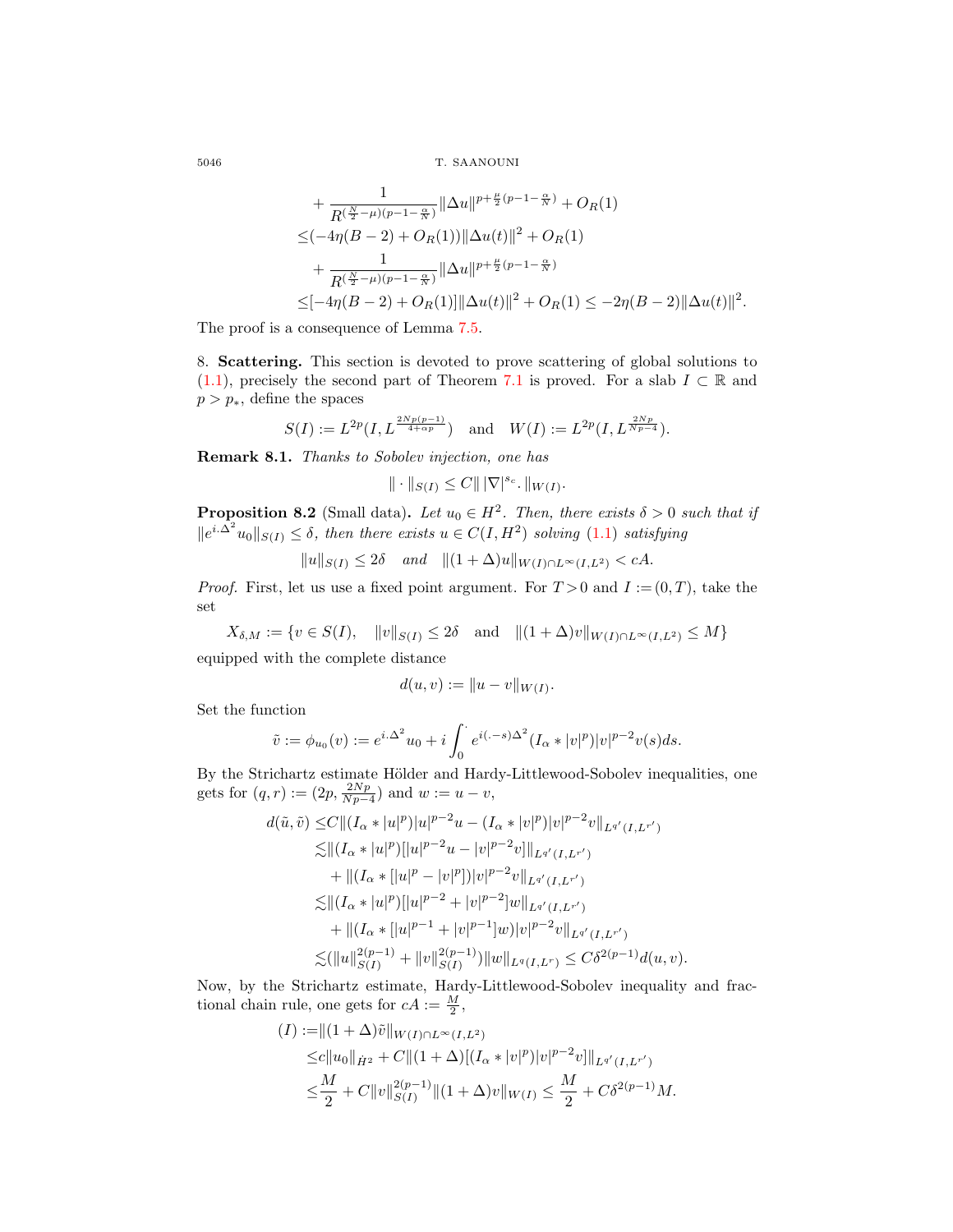Thanks to the Sobolev injection in the previous remark, yields

$$
\|\tilde{v}\|_{S(I)} \le \delta + C \|(1 + \Delta)(\tilde{v} - e^{i\Delta^2} u_0)\|_{W(I)} \le \delta + C\delta^{2(p-1)}M.
$$

Taking  $\delta > 0$  small enough, it follows that  $\phi_{u_0}$  is a contraction of  $X_{\delta,M}$ . Then, the fixed point principle gives the result.  $\Box$ 

Proposition 8.3 (Long time perturbation theory). *Let* 0∈I ⊂R*, a time slab. Take*  $u \in C(I, H^2)$  *a solution of* (1.1). Let  $\tilde{u} \in L^{\infty}(I, H^2)$  *satisfying*  $\|\tilde{u}\|_{L^{\infty}(I, H^2) \cap S(I)}$  $\leq A$ *, for some constant*  $A > 0$ *. Assume that* 

$$
i\dot{\tilde{u}} + \Delta \tilde{u} + (I_{\alpha} * |\tilde{u}|^p)|\tilde{u}|^{p-2}\tilde{u} = e
$$

*and that for*  $(q, r) := (2p, \frac{2Np}{Np-4}), \epsilon > 0,$ 

$$
||(1+\Delta)e||_{L^{q'}(I,L^{r'})} \leq \epsilon, \quad ||e^{i.\Delta^2}[u_0-\tilde{u}_0]||_{S(I)} \leq \epsilon.
$$

*Then, there exists*  $\epsilon_0 := \epsilon_0(A)$  *such that for*  $0 < \epsilon < \epsilon_0$ *,* 

$$
||u||_{S(I)} \leq C(A).
$$

*Proof.* For  $\delta = \delta(A) > 0$  small enough, split  $I \subset \bigcup_j I_j$  such that  $\|\tilde{u}\|_{S(I_j)} \leq \delta$ . Using Duhamel formula and arguing as previously, one gets for  $1 - C\delta^{2(p-1)} > 0$ ,

$$
||(1+\Delta)\tilde{u}||_{W(I_j)} \leq CA + C \|\tilde{u}\|_{S(I_j)}^{2(p-1)}||(1+\Delta)\tilde{u}||_{W(I_j)} + C||e||_{L^{q'}(I,W^{2,r'})} \leq C(A+\epsilon).
$$

Letting  $I_j := [t_{-1+j}, t_j]$ , one gets

$$
w(t) := u(t) - \tilde{u}(t)
$$
  
=  $\int_{t_j}^{t} e^{i(t-t')\Delta^2} [(I_{\alpha} * |\tilde{u} + w|^p) |\tilde{u} + w|^{p-2} (\tilde{u} + w) - (I_{\alpha} * |\tilde{u}|^p) |\tilde{u}|^{p-2} \tilde{u}] dt'$   
+  $e^{i(t-t_j)\Delta^2} w(t_j) - \int_{t_j}^{t} e^{i(t-t')\Delta^2} e(t') ds.$ 

With a Picard fixed point argument and arguing as in Proposition 8.2, one solves the previous integral equation in  $I_1 = [t_0, t_1] := [0, t_1]$ , precisely

 $||w||_{S(I_1)} \leq 2\epsilon, \quad ||(1 + \Delta)w||_{W(I_1)} \leq C(\epsilon, A).$ 

Now, by taking  $t = t_1$  in the previous integral equality and applying  $e^{i(t-t_1)\Delta^2}$ , yields

$$
e^{i(t-t_1)\Delta^2}w(t_1) = \int_{t_0}^{t_1} e^{i(t-t')\Delta^2} [(I_{\alpha}*|\tilde{u}+w|^p)|\tilde{u}+w|^{p-2}(\tilde{u}+w) - (I_{\alpha}*|\tilde{u}|^p)|\tilde{u}|^{p-2}\tilde{u}]dt'
$$
  
+ 
$$
e^{i(t-t_0)\Delta^2}w(t_0) + \int_{t_0}^{t_1} e^{i(t-t')\Delta^2}e(t')ds.
$$

Then, with similar to previous computation, one obtains

$$
||e^{i(-t_1)\Delta^2}w(t_1)||_{S(I)} \leq 2(||e^{i(-t_0)\Delta^2}w(t_0)||_{S(I)} + C\epsilon).
$$

Now, iterate the beginning with  $j = 0$ , and we obtain

$$
||e^{i(-t_j)\Delta^2}w(t_j)||_{S(I)} \le 2^j ||e^{i(-t_0)\Delta^2}w(t_0)||_{S(I)} + C2^j \epsilon \le C2^{1+j} \epsilon.
$$

This finishes the proof.

$$
\qquad \qquad \Box
$$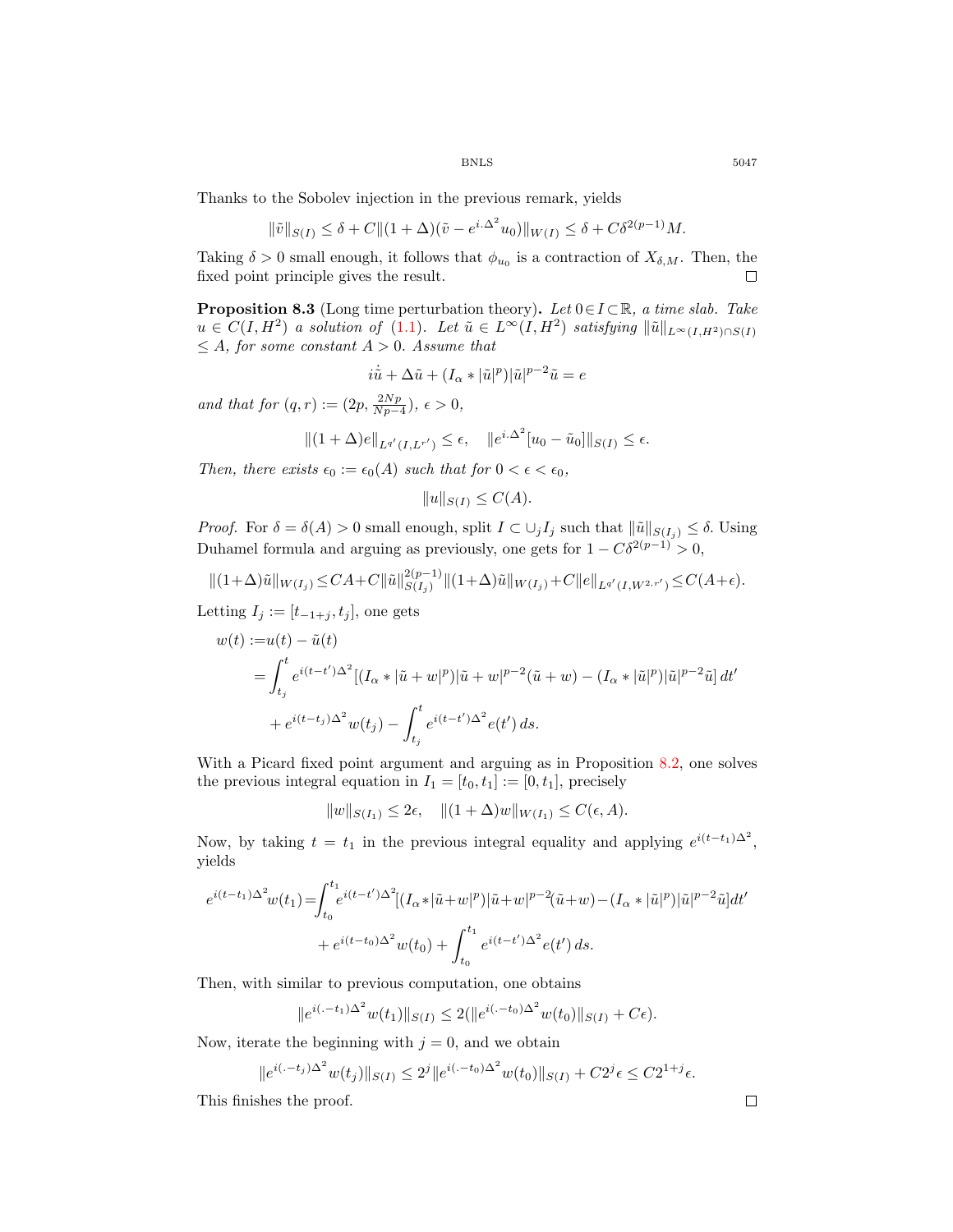**Proposition 8.4** (Scattering). Let  $u \in C(\mathbb{R}, H^2)$  be a global solution to (1.1) with *Strichartz norm*

$$
||u||_{S(\mathbb{R})} < \infty \quad and \quad ||u||_{L^{\infty}(\mathbb{R}, H^2)} < \infty,
$$

*then*  $u(t)$  *scatters in*  $H^2$  *as*  $t \to \infty$ *. Precisely, there exists*  $\phi \in H^2$  *such that* 

$$
\lim_{t \to \infty} \|u(t) - e^{it\Delta^2} \phi\|_{H^2} = 0.
$$

*Proof.* Write with the integral formula

$$
u = e^{i\Delta^2}u_0 + i \int_0^{\infty} e^{i(t-s)\Delta^2} [(I_{\alpha} * |u|^p)|u|^{p-2}u] ds;
$$
  

$$
\phi = u_0 + i \int_0^{\infty} e^{-is\Delta^2} [(I_{\alpha} * |u|^p)|u|^{p-2}u] ds;
$$
  

$$
u - e^{i\Delta^2} \phi = -i \int_0^{\infty} e^{i(t-s)\Delta^2} [(I_{\alpha} * |u|^p)|u|^{p-2}u] ds.
$$

Using Corollary 2.2, write

$$
\|\Delta \Big(u - e^{i\Delta^2} u_0\Big)\|_{L_T^{q'}(L^{r'})} \lesssim \|(I_\alpha * \Delta(|u|^p))|u|^{p-2}u + (I_\alpha * |u|^p)\Delta(|u|^{p-2}u) + (I_\alpha * \nabla(|u|^p))\nabla(|u|^{p-2}u)\|_{L_T^{q'}(L^{r'})} := (A) + (B) + (C).
$$

Thus, using the identity  $|\Delta(|u|^p)| \leq C_p(|\Delta u||u|^{p-1} + |\nabla u|^2|u|^{p-2})$ , denoting  $S(I) :=$  $L^{2p}(I, L^a)$ ,  $\frac{1}{b} = \frac{1}{2}(\frac{1}{r} + \frac{1}{a})$  and taking account of the inequality  $\|\nabla \cdot \|_b^2 \leq C \|\Delta \cdot \|_r \|\cdot \|_a$ via Hardy-Littlewood-Sobolev inequality, one gets

$$
(A) \lesssim ||u||_{S(\mathbb{R})}^{2(p-1)} ||\Delta u||_{W(\mathbb{R})} + |||\nabla u||_b^2 ||u||_a^{2p-3} ||q|_{q'} \lesssim ||u||_{S(\mathbb{R})}^{2(p-1)} ||\Delta u||_{W(\mathbb{R})}.
$$

With the same way, for  $p \geq 3$ ,

$$
(A) + (B) + (C) \lesssim \|u\|_{S(\mathbb{R})}^{2(p-1)} \|\Delta u\|_{W(\mathbb{R})}.
$$

Now, by previous computation

$$
\|\Delta u\|_{W(t,\infty)} \leq C \|u\|_{L^\infty(\mathbb{R},H^2)} + C \|u\|_{S(t,\infty)}^{2(p-1)} \|\Delta u\|_{W(t,\infty)}.
$$

Taking  $t>0$  large enough such that  $||u||_{S((t,\infty))} << 1$ , then a partition of  $[0, t) \subset \cup I_j$ with  $\sup_j ||u||_{S(I_j)} << 1$ , this implies that

$$
\|\Delta u\|_{W(\mathbb{R})}<\infty.
$$

Thus, when  $t \to \infty$ ,

$$
\|\Delta(u - e^{i\cdot\Delta^2}\phi)\|_{W(t,\infty)\cap L^\infty((t,\infty),L^2)} \leq C \|u\|_{S(t,\infty)}^{2(p-1)} \|\Delta u\|_{W(t,\infty)} \to 0.
$$

With the same way, we prove that when  $t \to \infty$ ,

$$
||u - e^{i\Delta^2} \phi||_{L^\infty((t,\infty),L^2)} \to 0.
$$

Finally when  $t \to \infty$ ,

$$
||u - e^{i\Delta^2} \phi||_{L^\infty((t,\infty),H^1)} \to 0.
$$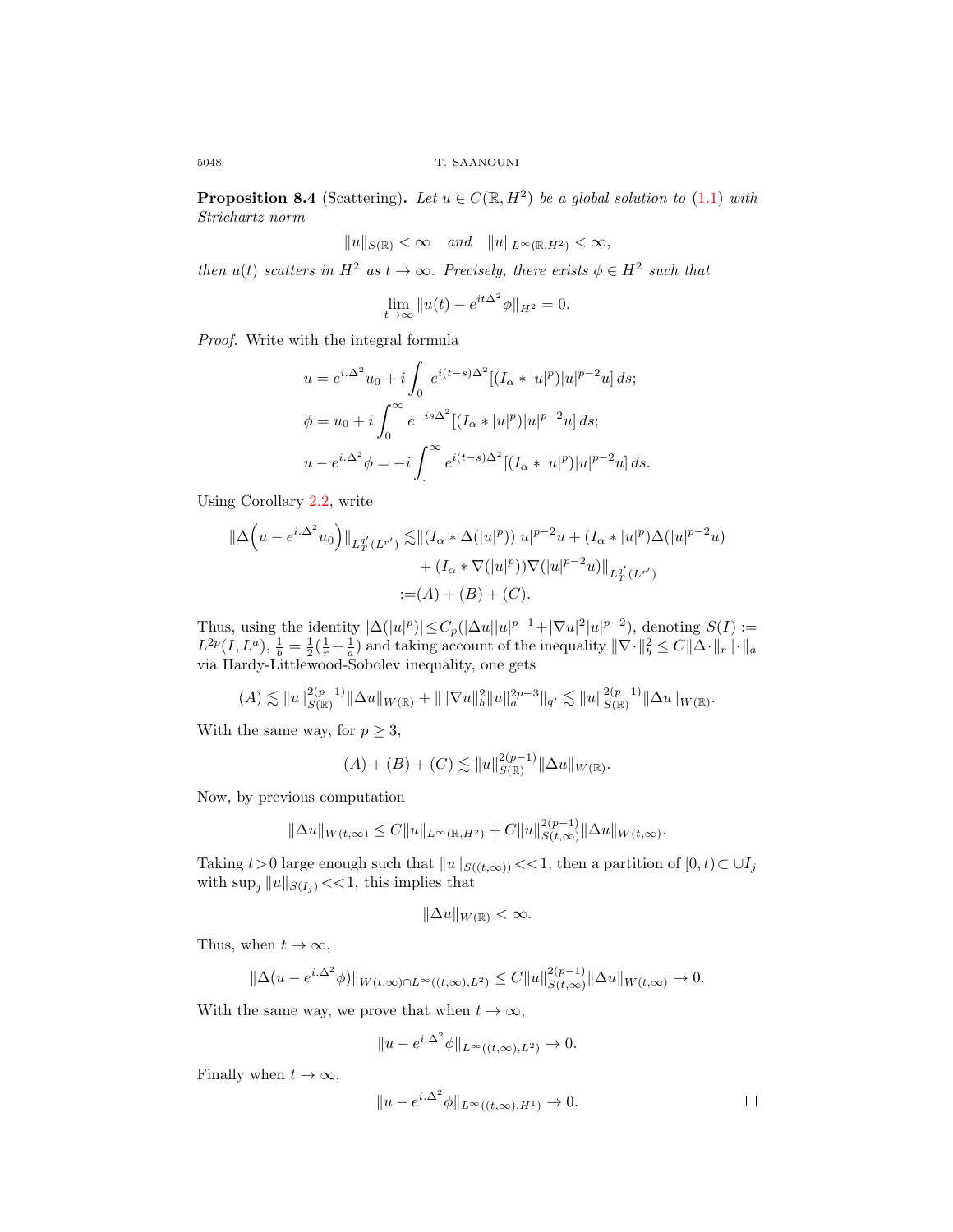8.1. Critical solution and compactness. In this section, we prepare the proof of the scattering part of Theorem 7.1. Let u be the solution of  $(1.1)$  such that the assumptions of the second part of Theorem 7.1 hold. Then, we know that  $u$  is global. Thus, combined with Proposition 8.4, the goal is to show that

$$
u\in S(\mathbb{R}).
$$

Let us prove the claim: there exists  $\delta > 0$  such that if

$$
E[u_0]M[u_0]^{\frac{2}{s_c}-1} < \delta \quad \text{and} \quad ||u_0||^{\frac{2}{s_c}-1}||\Delta u_0|| < ||\phi||^{\frac{2}{s_c}-1}||\Delta \phi||,
$$

then  $u \in S(\mathbb{R})$ . Indeed, write

$$
E(u) = \|\Delta u\|^2 - \frac{1}{p} \int_{\mathbb{R}^N} (I_{\alpha} * |u|^p)|u|^p dx
$$
  
\n
$$
\geq \|\Delta u\|^2 \left(1 - \frac{C_{N,p,\alpha}}{p} \|u\|^A \|\Delta u\|^{B-2}\right)
$$
  
\n
$$
\geq \|\Delta u\|^2 \left(1 - \frac{2}{A} (\frac{A}{B})^{\frac{B}{2}} \frac{\|u\|^A \|\Delta u\|^{B-2}}{\|\phi\|^{2(p-1)}}\right).
$$

Taking account of Pohozaev identity, one gets  $\|\Delta\phi\|^2 = \frac{B}{A}\|\phi\|^2$ . Then,

$$
E(u) \ge ||\Delta u||^2 \left(1 - \frac{2}{B} \left(\frac{||\phi||}{\|\Delta \phi\|}\right)^{B-2} \frac{||u||^A ||\Delta u||^{B-2}}{||\phi||^{2(p-1)}}\right)
$$
  
\n
$$
\ge ||\Delta u||^2 \left(1 - \frac{2}{B} \frac{||u||^A ||\Delta u||^{B-2}}{||\phi||^A ||\Delta \phi||^{B-2}}\right)
$$
  
\n
$$
\ge ||\Delta u||^2 \left(1 - \frac{2}{B} \left[\frac{||u||^{\frac{A}{B-2}} ||\Delta u||}{||\phi||^{\frac{A}{B-2}} ||\Delta \phi||}\right]^{B-2}\right)
$$
  
\n
$$
\ge ||\Delta u||^2 \left(1 - \frac{2}{B} \left[\frac{||u||^{\frac{2}{s_c}-1} ||\Delta u||}{||\phi||^{\frac{2}{s_c}-1} ||\Delta u||}\right]^{B-2}\right) \ge ||\Delta u||^2 \left(1 - \frac{2}{B}\right).
$$
 (8.1)

Since  $p > p_*, B > 2, E(u)$  is conserved implies that  $\|\Delta u(t)\|$  is bounded. The claim follows by Proposition 8.2.

Now, for each  $\delta > 0$ , define the set

$$
S_{\delta} := \{ u_0 \in H^2, E[u_0]M[u_0]^{\frac{2}{s_c}-1} < \delta \text{ and } ||u_0||^{\frac{2}{s_c}-1} ||\Delta u_0|| < ||\phi||^{\frac{2}{s_c}-1} ||\Delta \phi|| \}.
$$

Define also  $(ME)_c := \sup\{\delta > 0 \text{ s. t } u_0 \in S_\delta \Rightarrow u \in S(\mathbb{R})\}.$  The goal is to prove that  $(ME)_c = M[\phi]^{2 \over s_c-1} E[\phi]$ . By contradiction, assume that

$$
(ME)_c < M[\phi]^\frac{2}{s_c-1} E[\phi].\tag{8.2}
$$

**Proposition 8.5** (Existence of wave operator). Let  $\phi$  be a ground state solution to  $(4.1)$  *and*  $\psi \in H^2$  *satisfying* 

$$
\|\psi\|^{\frac{2(2-s_c)}{s_c}} \|\Delta \psi\|^2 < \|\phi\|^{\frac{2(2-s_c)}{s_c}} E(\phi).
$$

*Then, there exists*  $v \in C(\mathbb{R}, H^2)$  *a solution to* (1.1) *which satisfies* 

$$
||v_0||^{\frac{2-s_c}{s_c}}||\Delta v(t)|| < ||\phi||^{\frac{2-s_c}{s_c}}||\Delta \phi||, \quad M(v) = ||\psi||^2, \quad E(v) = ||\Delta \psi||^2
$$

*and*

$$
\lim_{t \to \infty} ||v(t) - e^{it\Delta^2} \psi||_{H^2} = 0.
$$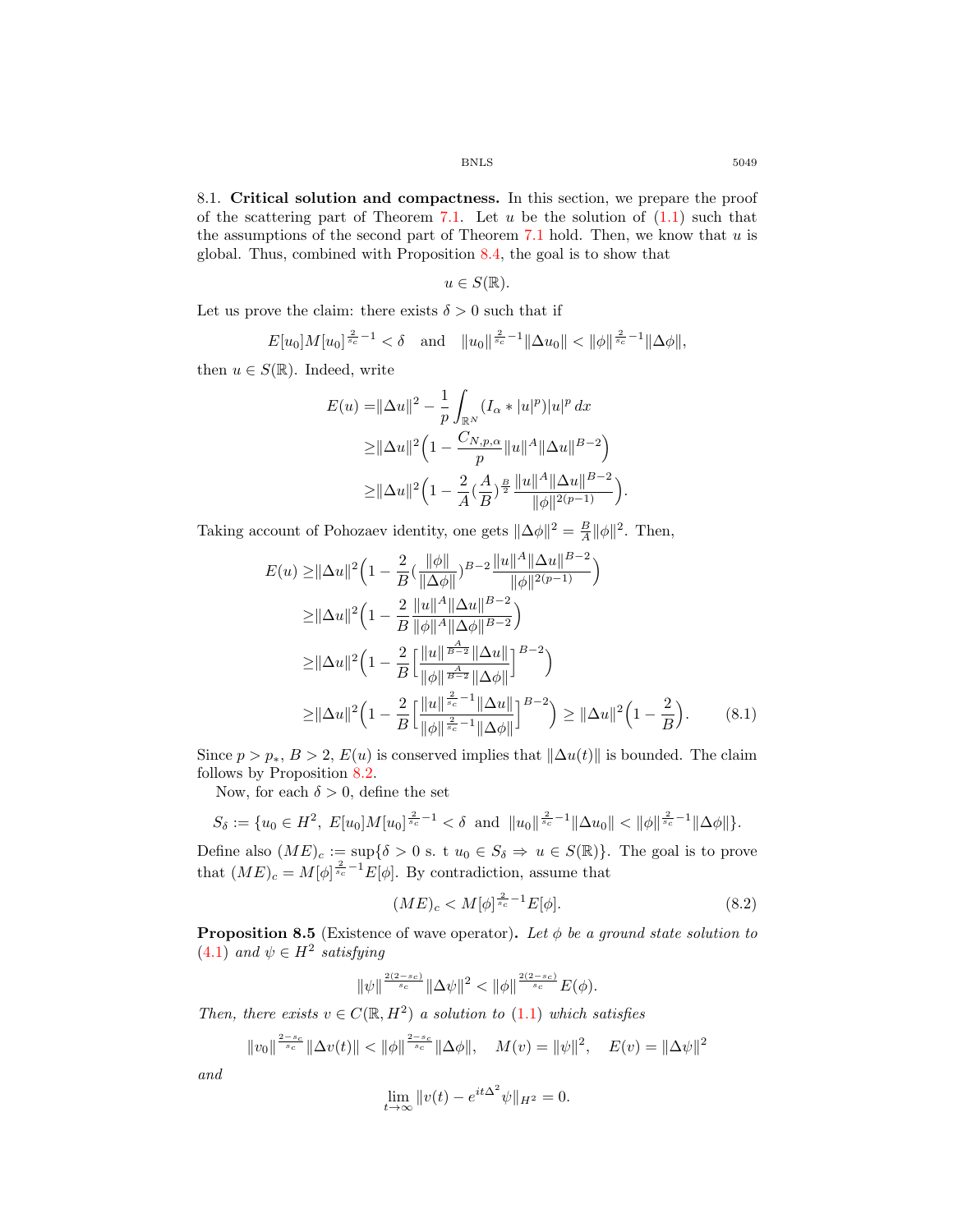*Proof.* Arguing as in the proof of Proposition 8.2, one can solve for large  $t > 0$ , the integral equation

$$
v(t) := e^{it\Delta^2} \psi - i \int_t^\infty e^{i(t-s)\Delta^2} [(I_\alpha * |v|^p)|v|^{p-2}v] ds.
$$

Indeed, taking  $t > 0$  such that  $||e^{i\Delta^2}\psi||_{S(t,\infty)} < \delta$ , where  $\delta$  is given in Proposition 8.2, there exist  $v \in C((t,\infty),H^2)$  a solution to  $(1.1)$  such that  $||v||_{S(t,\infty)} \leq 2\delta$  and  $||(1 + \Delta)v||_{W(t,\infty) \cap L^{\infty}((t,\infty),L^2)} < cA$ . Write as  $t \to \infty$ ,

$$
||v - e^{i\Delta^2} \psi||_{L^{\infty}((t,\infty),H^2)} \leq C ||v||_{S(t,\infty)}^{2(p-1)} (||v||_{W(t,\infty)} + ||\Delta v||_{W(t,\infty)}) \to 0.
$$

This implies that  $M(v) = ||\psi||^2$ . Since  $p > p_*$ , from Lemma 2.1 and the  $L^p$  spacetime decay estimates of the linear flow associated to  $(1.1)$ , one gets

$$
Q(e^{it\Delta^2}\psi) \to 0
$$
 as  $t \to \infty$ .

Then,  $E(v) = \lim_{t \to \infty} E(v(t)) = ||\Delta \psi||^2$ . This implies that

$$
M(v)^{\frac{2-s_c}{s_c}}E(v) < M(\phi)^{\frac{2-s_c}{s_c}}E(\phi).
$$

Moreover,

$$
\lim_{t \to \infty} ||v(t)||^{\frac{2(2-s_c)}{s_c}} ||\Delta v(t)||^2 = ||\psi||^{\frac{2(2-s_c)}{s_c}} ||\Delta \psi||^2
$$
  

$$
\leq M(\phi)^{\frac{2-s_c}{s_c}} E(\phi) = \frac{B-2}{B} ||\Delta \phi||^2 ||\phi||^{\frac{2(2-s_c)}{s_c}}.
$$

Then, by Lemma  $7.3$ ,  $v$  is global, which concludes the proof.

$$
\Box
$$

**Proposition 8.6** (Existence of a critical solution). Assume that  $(ME)_c < M[\phi]$ <sup> $\frac{2-s_c}{s_c}$ </sup>  $E[\phi]$ . Then, there exists a global solution  $u_c$  to (1.1) with data  $u_{c,0}$  such that  $||u_{c,0}|| = 1,$ 

$$
\|\Delta u_{c,0}\| < \|\phi\|^{\frac{2-s_c}{s_c}} \|\Delta \phi\|, \quad E[u_c] = (ME)_c \quad and \quad \|u_c\|_{S(\mathbb{R})} = \infty.
$$

*Proof.* There exists a sequence of solutions  $u_n$  to (1.1) with  $H^2$  data  $u_{n,0}$  (rescaled to satisfy  $||u_n|| = 1$ ) such that  $||\Delta u_{n,0}|| < ||\phi||^{\frac{2-s_c}{s_c}} ||\Delta \phi||, E[u_{n,0}] \rightarrow (ME)_c$  and for any n,  $||u_n||_{S(\mathbb{R})} = \infty$ . Using the profile decomposition, one gets

$$
u_{n,0} = \sum_{j=1}^{M} e^{-it_n^j \Delta^2} \psi^j + W_n^M;
$$
\n
$$
E(u_n) = \sum_{j=1}^{M} E(e^{-it_n^j \Delta^2} \psi^j) + E(W_n^M) + o_n(1).
$$
\n(8.3)

Then,

$$
(ME)_c = \sum_{j=1}^{M} \lim_{n} E(e^{-it_n^j \Delta^2} \psi^j) + \lim_{n} E(W_n^M).
$$

With the profile decomposition,

$$
\|\Delta u_{n,0}\|^2 = \sum_{j=1}^M \|\Delta \psi^j\|^2 + \|\Delta W_n^M\|^2 + o_n(1);
$$
  

$$
1 = \sum_{j=1}^M \|\psi^j\|^2 + \|W_n^M\|^2 + o_n(1).
$$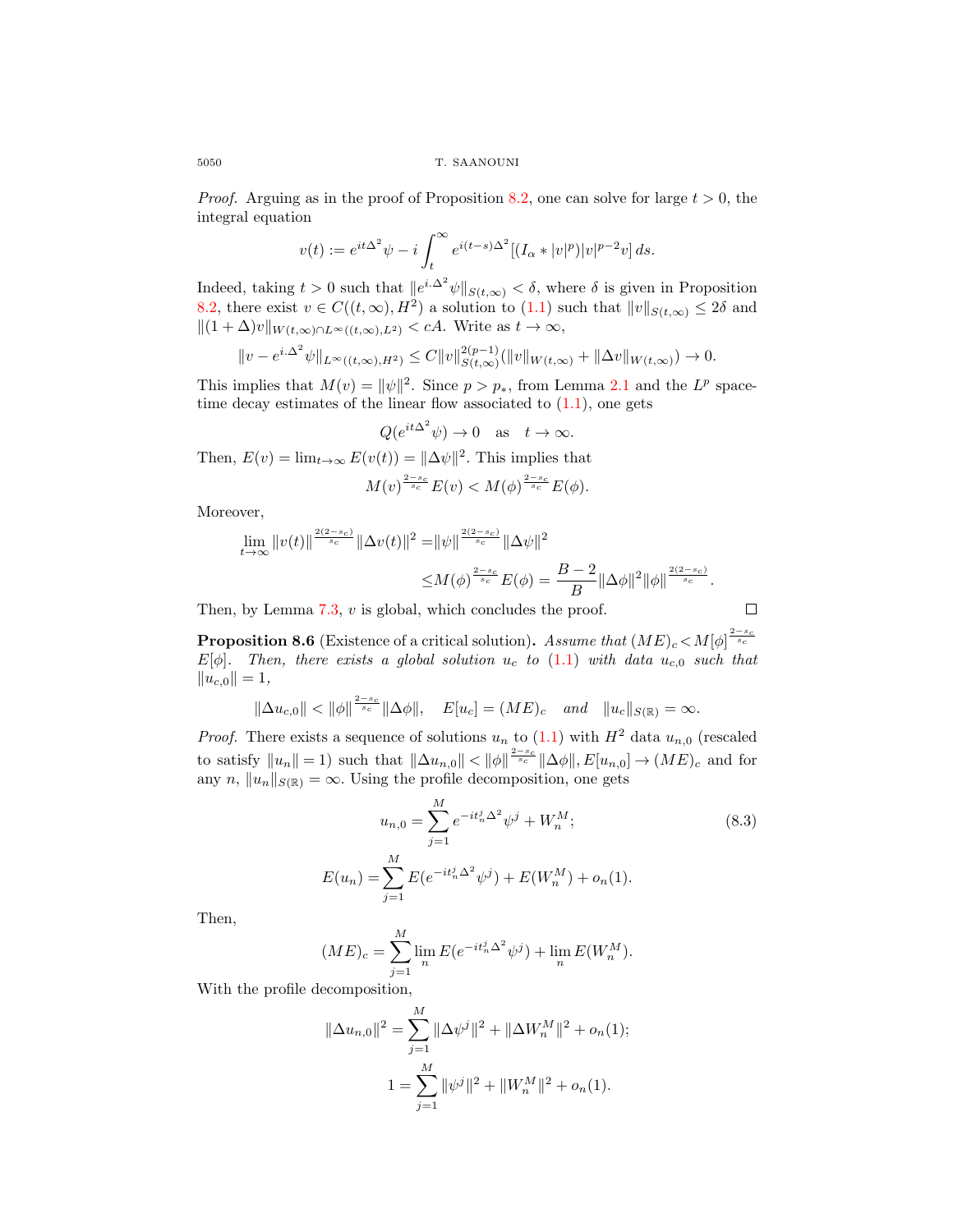Then,  $\sum_{j=1}^{M} ||\Delta \psi^j||^2 \leq \limsup_n ||\Delta u_{n,0}||^2$  and  $\sum_{j=1}^{M} ||\psi^j||^2 \leq 1$ . So,  $||\Delta \psi_j|| <$  $\|\phi\|_{s_c}^{\frac{2-s_c}{s_c}} \|\Delta \phi\|$  and with the same way  $\lim_n \|\Delta W_n^M\| < \|\phi\|_{s_c}^{\frac{2-s_c}{s_c}} \|\Delta \phi\|$ . Thus, by  $(8.1), E(e^{-it_n^j\Delta^2}\psi^j) \ge 0, \lim_n E(W_n^M) \ge 0$  and so

$$
\lim_{n} E(e^{-it_n^j \Delta^2} \psi^j) \le (ME)_c.
$$

Claim : only one  $\psi_j \neq 0$ .

Assume the contrary of the claim. Then,  $M[\psi_j] < 1$  for any j and so for large n,

$$
M(e^{-it_n^j\Delta^2}\psi^j)^{\frac{2-s_c}{s_c}}E(e^{-it_n^j\Delta^2}\psi^j) < (ME)_c.
$$

If  $|t_n^j| \to +\infty$ , assume that up to a sub-sequence,  $t_n^j \to \pm\infty$ . In this case, by the decay of the linear flow,

$$
\lim_{n} Q(e^{-it_n^j \Delta^2} \psi^k) = 0, \quad \forall k.
$$

Then,

$$
\|\psi^j\|^{\frac{2(2-s_c)}{s_c}}\|\Delta\psi^j\|^2=\|e^{-it_n^j\Delta^2}\psi^j\|^{\frac{2(2-s_c)}{s_c}}\|\Delta[e^{-it_n^j\Delta^2}\psi^j]\|^2<(ME)_c.
$$

Then, from the existence of wave operators (Proposition 8.5) there exists  $\tilde{\psi}^j$  such that  $\tilde{v}$  the solution of  $(1.1)$  with data  $\tilde{\psi}_j$  satisfies

$$
\lim_{n} \|\tilde{v}(-t_n^j) - e^{-it_n^j \Delta^2} \psi^j\|_{H^2} = 0,
$$
  

$$
\|\tilde{\psi}_j\|_{s_c}^{\frac{2-s_c}{s_c}} \|\Delta \tilde{v}(t)\| < \|\phi\|_{s_c}^{\frac{2-s_c}{s_c}} \|\Delta \phi\|, \quad M(\tilde{\psi}^j) = M(\psi), \quad E(\tilde{v}) = \|\Delta \psi^j\|^2.
$$

Then,

$$
M(\tilde{\psi}^j)^{\frac{2-s_c}{s_c}} E(\tilde{\psi}^j) < (ME)_c, \quad \tilde{v} \in S(\mathbb{R}).
$$

If,  $t_n^j \rightarrow t'$  finite, then by the continuity of the linear flow in  $H^2$ , we have

$$
\lim_{n} \|e^{-it_n^j \Delta^2} \psi^j - e^{-it' \Delta^2} \psi^j\|_{H^2} = 0.
$$

Let  $\tilde{\psi}^j = B N L S(t') [e^{-it'\Delta^2} \psi^j]$  so that  $B N L S(-t') [\tilde{\psi}^j] = e^{-it'\Delta^2} \psi^j$ .

In both cases, there is a new profile  $\tilde{\psi}^j$  associated to each original profile  $\psi^j$  such that

$$
\lim_{n} \|B NLS(-t_n^j)[\tilde{\psi}^j] - e^{-it_n^j \Delta^2} \psi^j \|_{H^2} = 0.
$$

So, one can replace  $e^{-it_n^j \Delta^2} \psi_j$  by  $BNLS(-t_j^n)\tilde{\psi}_j$  in (8.3) to obtain

$$
u_{n,0} = \sum_{j=1}^{M} BNLS(-t_j^n)\tilde{\psi}_j + \tilde{W}_n^M,
$$

where

$$
\lim_{M \to \infty} \left[ \lim_{n \to \infty} \|e^{i\cdot \Delta^2} \tilde{W}_n^M \|_{S(\mathbb{R})} \right] = 0.
$$

Denote  $v^j = BNLS(.)\tilde{\psi}_j$ ,  $u_n = BNLS(.)u_{n,0}$ , and  $\tilde{u}_n = \sum_{j=1}^M v^j(.-t_n^j)$ . Then,  $i\dot{\tilde{u}}_n + \Delta^2 \tilde{u}_n - (I_\alpha * |\tilde{u}_n|^p) |\tilde{u}_n|^{p-2} \tilde{u}_n = e_n,$ 

where

$$
-e_n = (I_\alpha * |\tilde{u}_n|^p)|\tilde{u}_n|^{p-2}\tilde{u}_n - \sum_{j=1}^M (I_\alpha * |v^j(.-t_n^j)|^p)|v^j(.-t_n^j)|^{p-2}v_j(.-t_n^j).
$$

Using the profile decomposition, write

$$
||e^{-i.\Delta^2}(\tilde{u}_n - u_n)(0)||_{S(\mathbb{R})}
$$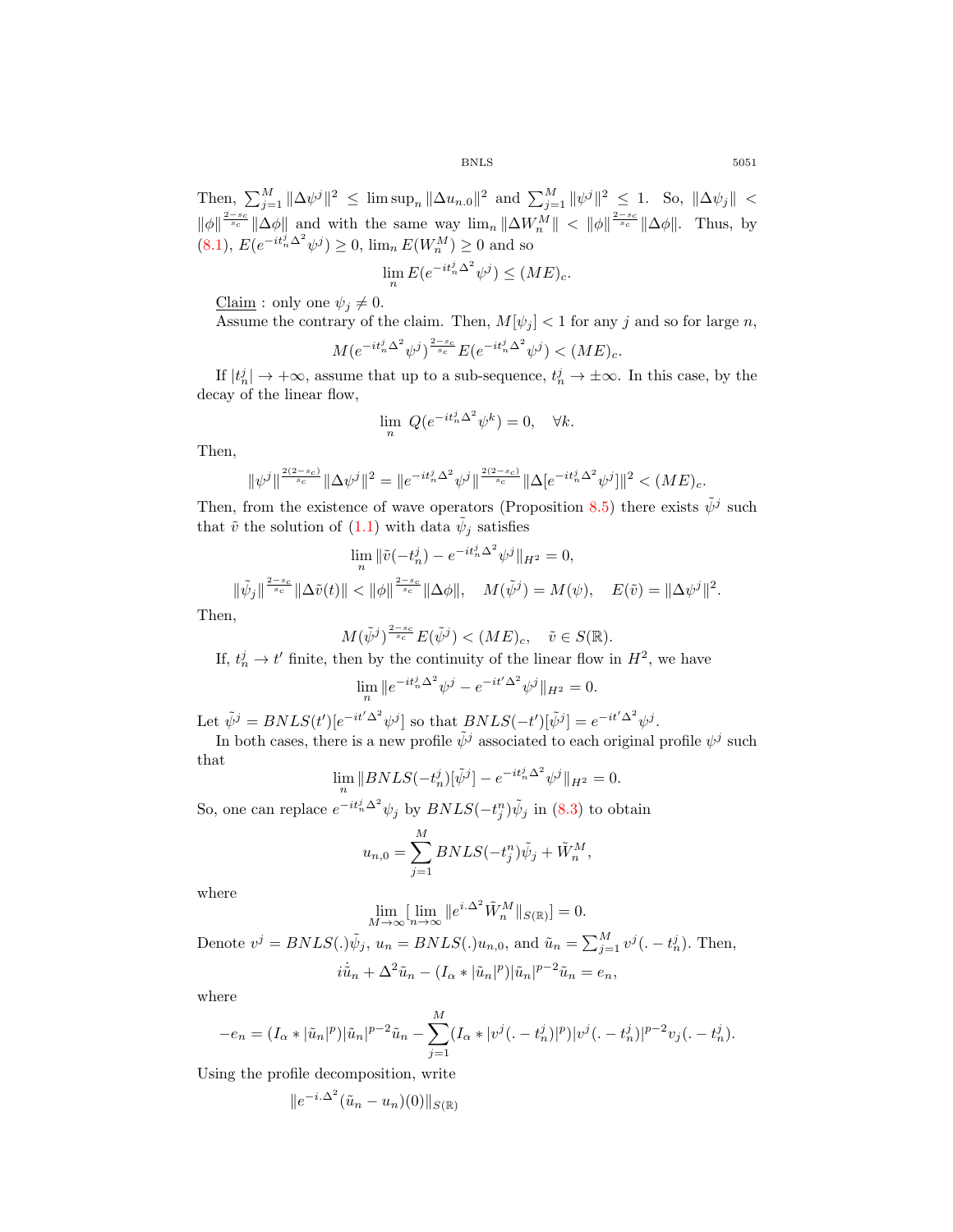5052 T. SAANOUNI

$$
\leq \sum_{j=1}^{M} \|e^{-i\cdot\Delta^2} (v^j(-t_n^j) - e^{it_n^j\Delta^2} \psi^j)\|_{S(\mathbb{R})} + \|e^{-i\cdot\Delta^2} W_n^M\|_{S(\mathbb{R})}
$$
  

$$
\leq \sum_{j=1}^{M} \|v^j(-t_n^j) - e^{-it_n^j\Delta^2} \psi^j\|_{\dot{H}^{s_c}} + \|e^{-i\cdot\Delta^2} W_n^M\|_{S(\mathbb{R})}.
$$

Then,

$$
\lim_{M} \lim_{n} \sup \|e^{-i.\Delta^2} (\tilde{u}_n - u_n)(0)\|_{S(\mathbb{R})} = 0.
$$

Let us prove two claims.

Claim 1: There exists a large constant  $A$  such that for any  $M$ , there exists  $n_0 := n_0(M)$  such that for  $n > n_0$ ,  $\|\tilde{u}_n\|_{S(\mathbb{R})} < A$ .

Claim 2: For each M and  $\epsilon > 0$ , there exist  $n_1 = n_1(M, \epsilon)$  such that for  $n > n_1$ ,  $||(1 + \Delta)e_n||_{W'(\mathbb{R})} < \epsilon.$ 

Let  $M_0$  be sufficiently large such that  $||e^{i\Delta^2}\tilde{W}_n^{M_0}||_{S(\mathbb{R})} < \frac{\delta}{2}$  (defined in Proposition 8.2). Thus, from the definition of  $\tilde{W}_n^{M_0}$  that for any  $j > M_0$ ,  $||e^{i\Delta^2}v^j(-t_n^j)||_{S(\mathbb{R})}$  $< \delta$ . By Proposition 8.2, one obtains

$$
||v^{j}(. - t_{n}^{j})||_{S(\mathbb{R})} < 2||e^{i.\Delta^{2}}v^{j}(-t_{n}^{j})||_{S(\mathbb{R})} < 2\delta;
$$
  

$$
||(1 + \Delta)v^{j}(. - t_{n}^{j})||_{W(\mathbb{R})} < c||v^{j}(-t_{n}^{j})||_{H^{2}}.
$$

Using the identity  $\lim_{n} ||v^{j}(-t_{n}^{j}) - e^{-it_{n}^{j}\Delta^{2}}\psi^{j}||_{\dot{H}^{2}} = 0$ , one gets

$$
||(1+\Delta)v^{j}(. - t_{n}^{j})||_{W(\mathbb{R})} < c||e^{-it_{n}^{j}\Delta^{2}}\psi^{j}||_{H^{2}} < c||\psi^{j}||_{H^{2}}.
$$

Thus, by elementary calculation,

$$
||(1+\Delta)\tilde{u}_n||_{W(\mathbb{R})} \le \sum_{j=1}^{M_0}||(1+\Delta)v^j||_{W(\mathbb{R})} + \sum_{j=1+M_0}^{M}||(1+\Delta)v^j||_{W(\mathbb{R})}
$$
  

$$
\le \sum_{j=1}^{M_0}||(1+\Delta)v^j||_{W(\mathbb{R})} + c \sum_{j=1+M_0}^{M} ||\psi^j||_{\dot{H}^2}.
$$

On the other hand, by the profile decomposition,

$$
\|\Delta u_{n,0}\|^2 = \sum_{j=1}^{M_0} \|\Delta \psi^j\|^2 + \sum_{j=1+M_0}^{M} \|\Delta \psi^j\|^2 + \|\Delta W_n^M\|^2 + o_n(1).
$$

Then,  $\sum_{j=1+M_0}^{M} ||\psi^j||_{\dot{H}^2}^2$  is bounded independently of M and so  $||(1 + \Delta)\tilde{u}_n||_{W(\mathbb{R})}$ is bounded independently of M, for large n. By Sobolev injection  $\|\tilde{u}_n\|_{S(\mathbb{R})}$  is bounded.Then, Claim 1 holds.

Write the expansion of  $e_n$ ,

$$
-e_n = (I_\alpha * |\tilde{u}_n|^p) |\tilde{u}_n|^{p-2} \tilde{u}_n - \sum_{j=1}^M (I_\alpha * |v_n^j|^p) |v_n^j|^{p-2} v_j^n
$$
  

$$
= (I_\alpha * |\sum_{j=1}^M v_n^j|^p) |\sum_{j=1}^M v_n^j|^{p-2} \sum_{j=1}^M v_n^j - \sum_{j=1}^M (I_\alpha * |v_n^j|^p) |v_n^j|^{p-2} v_n^j.
$$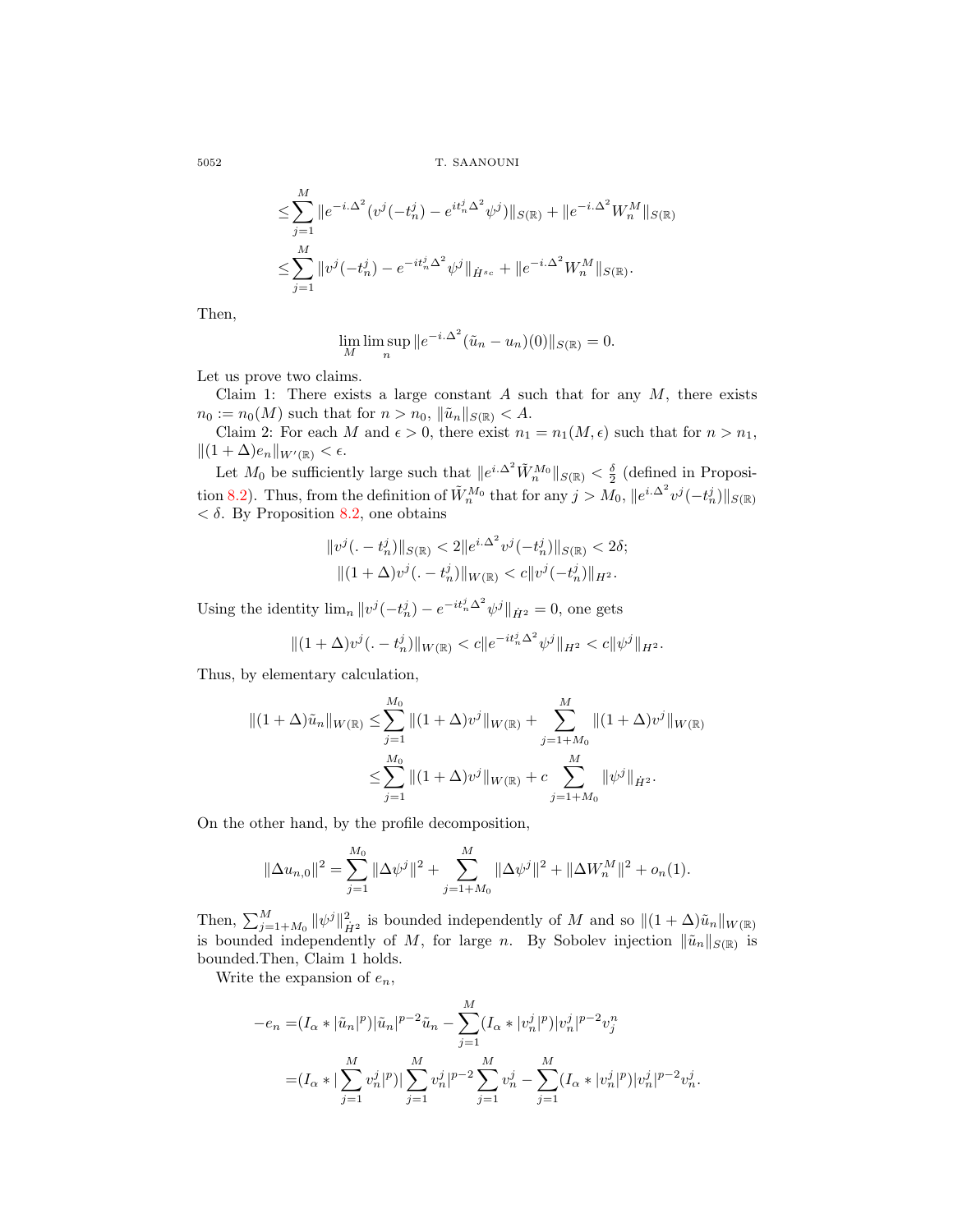Then,

$$
-e_n = (I_\alpha * [|\sum_{j=1}^M v_n^j|^p - \sum_{j=1}^M |v_n^j|^p])|\sum_{j=1}^M v_n^j|^{p-2} \sum_{j=1}^M v_n^j
$$
  
+ 
$$
\sum_{j=1}^M (I_\alpha * |v_n^j|^p)|\sum_{j=1}^M v_n^j|^{p-2} \sum_{j=1}^M v_n^j - \sum_{j=1}^M (I_\alpha * |v_n^j|^p)|v_n^j|^{p-2}v_n^j
$$
  
= 
$$
(I_\alpha * [|\sum_{j=1}^M v_n^j|^p - \sum_{j=1}^M |v_n^j|^p])|\sum_{j=1}^M v_n^j|^{p-2} \sum_{j=1}^M v_n^j
$$
  
+ 
$$
\sum_{j=1}^M (I_\alpha * |v_n^j|^p)|\sum_{j=1}^M v_n^j|^{p-2} \sum_{j \neq k=1}^M v_n^k.
$$

Then, taking a cross term and arguing as previously and using the inequality

$$
|(\sum_{j=1}^{M} a_j)^r - \sum_{j=1}^{M} a_j^r| \le C_M \sum_{1 \le j \ne k \le M} a_j a_k^{p-1}, \quad a_j \ge 0,
$$

one gets as previously

$$
(A) := ||(1 + \Delta)\left[ (I_{\alpha} * |v_n^l|^{p-1} |v_n^m|) |v_n^j|^{p-2} v_n^k \right] ||w'(\mathbb{R})
$$
  
\n
$$
= ||(1 + \Delta)\left[ (I_{\alpha} * |v^l( . - (t_n^l - t_n^j))|^{p-1} |v^m( . - (t_n^m - t_n^j))| )\right]
$$
  
\n
$$
|v^j(t)|^{p-2} v^k( . - (t_n^k - t_n^j)) \right] ||_{W'(\mathbb{R})}
$$
  
\n
$$
\lesssim ||v^l||_{S(\mathbb{R})}^{p-1} ||v^m||_{S(\mathbb{R})} ||v^j||_{S(\mathbb{R})}^{p-2} ||(1 + \Delta)v^k( . - (t_n^k - t_n^j))||_{W(\mathbb{R})}.
$$

By the fact that  $|t_n^j - t_n^k| \to \infty$ , for  $1 \le k \ne j \le M$ , the cross terms go to zero as  $n \to \infty$  and Claim 2 is proved.

Claim 1 and Claim 2 give a contradiction with Proposition 8.3. This implies that the profile expansion is reduced to the case  $\psi^1 \neq 0$  and  $\psi_j = 0$  for all  $j > 1$ . the profile expansion is reduced to the case  $\psi^1 \neq 0$  and  $\psi_j = 0$  for all  $j > 1$ .

Let us show the existence of a critical solution. By the profile decomposition,  $M(\psi^1) \leq 1$  and with previously,  $\lim_n E(e^{it_n^1\Delta}\psi^1) \leq (ME)_c$ . If  $\lim_n t_n^1 = 0$ , take  $\tilde{\psi}^1 = \psi^1$  so that

$$
\lim_{n} \|BNLS(-t_n^1)\tilde{\psi}^1 - e^{-it_n^1\Delta^2}\psi^1\|_{H^2} = 0.
$$

If  $t_n^1 \to \infty$ , by the decay of the linear flow associated to  $(1.1)$ ,  $Q(e^{-it_n^1 \Delta^2} \psi^1) \to 0$ . So

$$
\|\Delta \psi^1\|^2 = \lim_{n} E(e^{-it_n^1 \Delta^2} \psi^1) \le (ME)_c.
$$

Therefore, by Proposition 8.5, there exist  $\tilde{\psi}^1$  such that

$$
M(\tilde{\psi}^1) = M(\psi^1) \le 1, \quad E(\tilde{\psi}^1) = ||\Delta \psi^1||^2 \le (ME)_c
$$

and

$$
\lim_{n \to \infty} ||BNLS(-t_n^1)\tilde{\psi}^1 - e^{-it_n^1 \Delta^2} \psi^1||_{H^2} = 0.
$$

Take  $\tilde{W}_n^M = W_n^M - (BNLS(-t_n^1)\tilde{\psi}^1 - e^{-it_n^1\Delta^2}\psi^1)$ , by Strichartz and Sobolev estimates

$$
||e^{-i.\Delta^2} \tilde{W}_n^M||_{S(\mathbb{R})} \le ||e^{-i.\Delta^2} W_n^M||_{S(\mathbb{R})} + c||BNLS(-t_n^1)\tilde{\psi}^1 - e^{-it_n^1\Delta^2} \psi^1||_{H^2}.
$$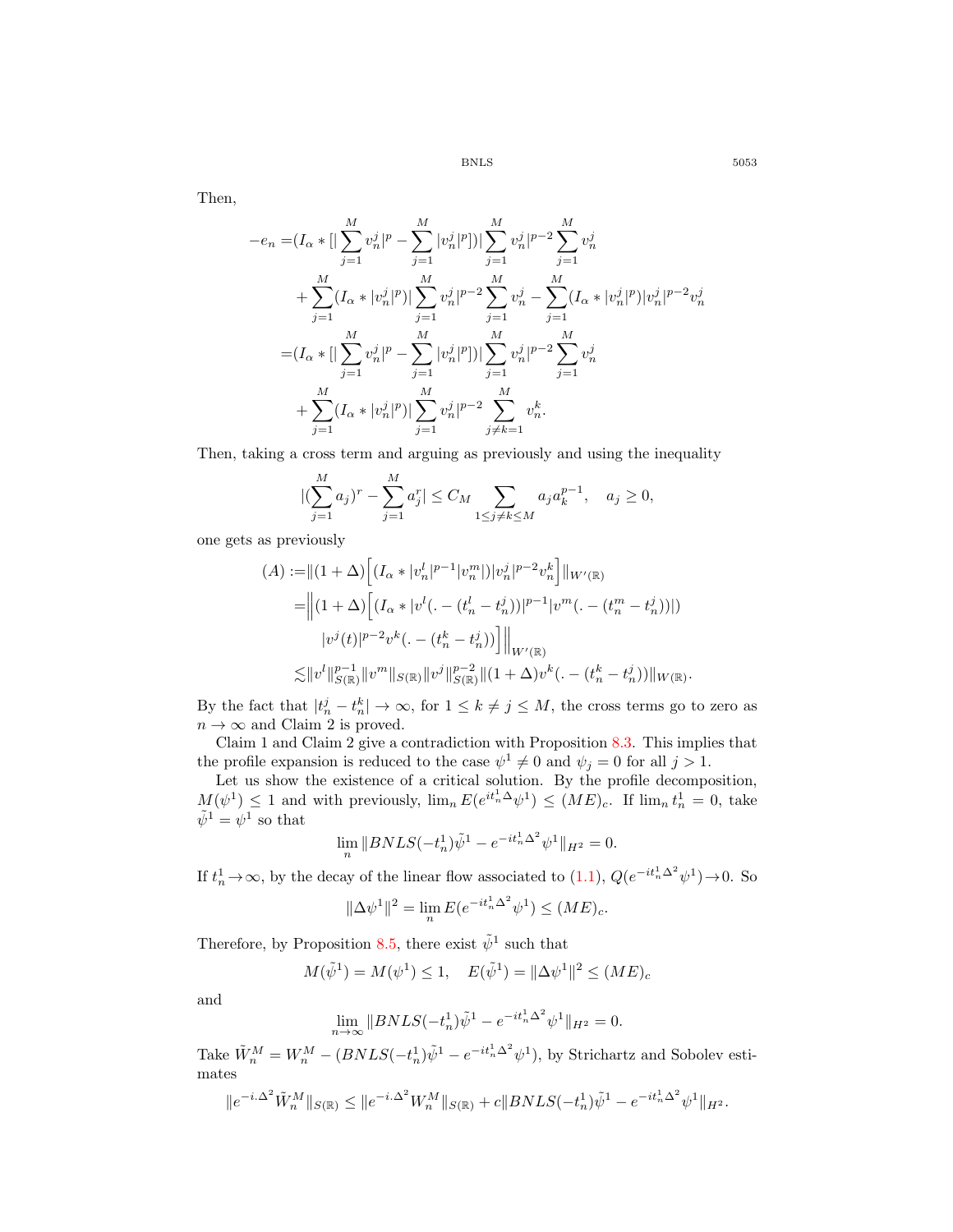So

$$
\lim_{n} \|e^{-i \cdot \Delta^2} \tilde{W}_n^M\|_{S(\mathbb{R})} = \lim_{n} \|e^{-i \cdot \Delta^2} W_n^M\|_{S(\mathbb{R})}.
$$

Write

 $u_{n,0} = BNLS(-t_n^1)\tilde{\psi}^1 + \tilde{W}_n^M,$ 

 $M(\tilde{\psi}) \leq 1, E(\tilde{\psi}^1) \leq (ME)_c$  and  $\lim_{M} [\lim_{n} ||e^{i\Delta^2} \tilde{W}_n^M ||_{S(\mathbb{R})}] = 0.$ Let  $u_c$  be the solution to (1.1) with data  $u_{c,0} := \tilde{\psi}^1$ . Suppose that

$$
||BNLS(.-t_n^1)\tilde{\psi}^1||_{S(\mathbb{R})} = ||BNLS(.)\tilde{\psi}^1||_{S(\mathbb{R})} = ||u_c||_{S(\mathbb{R})} < \infty.
$$

Taking large M, n such that  $||e^{i\Delta^2} \tilde{W}_n^M||_{S(\mathbb{R})}$  is small enough, then applying the long-time perturbation theory Proposition 8.3, one obtains  $||u_n||_{S(\mathbb{R})} < \infty$ . This contradiction gives  $||u_c||_{S(\mathbb{R})} = \infty$ , which implies that  $M[u_c] = 1$  and  $E[u_c] = (ME)_{\alpha}$ . This finishes the proof.  $(ME)<sub>c</sub>$ . This finishes the proof.

**Proposition 8.7** (pre-compactness of the flow of the critical solution). Let  $u_c$  be as in the previous Proposition, then, the following set is pre-compact in  $H^2$ ,

$$
\{u_c(t,.)\}, \quad t \ge 0\}.
$$

*Proof.* Denote  $u := u_c$ . By contradiction, suppose that  $\exists \eta > 0$  and a sequence  $t_n \to \infty$  such that for all  $n \neq m$ ,

$$
||u(t_n) - u(t_m)||_{H^2} > \eta.
$$

Take the profile decomposition,  $\phi_n := u(t_n) = \sum_{j=1}^M e^{-it_n^j \Delta^2} \psi^j + W_n^M$ . With the energy Pythagorean expansion, one gets

$$
(ME)_c = E(\phi_n) = \sum_{j=1}^M \lim_n E(e^{-it_n^j \Delta^2} \psi^j) + \lim_n E(W_n^M).
$$

Since as previously, by  $(8.1)$  each energy is positive, for any j,

$$
(ME)_c \ge \lim_n E(e^{-it_n^j \Delta^2} \psi^j).
$$

By the profile decomposition expansion properties

$$
1 = M(\phi_n) = \sum_{j=1}^{M} \lim_{n} M(\psi^j) + \lim_{n} M(W_n^M).
$$

Following the proof of the previous Proposition, we have  $\psi^1 \neq 0 = \psi^j$ , for any  $j \neq 1$ . Thus,

$$
\phi_n = e^{-it_n^1 \Delta^2} \psi^1 + W_n^M.
$$

Arguing as in the proof of the previous Proposition, one gets

$$
1 = M(\psi^{1}), \quad \lim_{n} E(e^{-it_{n}^{1}\Delta^{2}}\psi^{1}) = (ME)_{c}, \quad \lim_{n} E(W_{n}^{M}) = 0.
$$

Suppose that  $t_n^1 \to \infty$  and write

$$
||e^{i\Delta^2}u(t_n)||_{S(\mathbb{R})} \leq ||e^{-i(t_n^1-\Delta)^2}\psi^1||_{S(\mathbb{R})} + ||e^{i\Delta^2}W_n^M||_{S(\mathbb{R})}.
$$

Since for large n,  $||e^{i\Delta^2}W_n^M||_{S(\mathbb{R})} \leq \delta$  and  $\lim_n ||e^{-i(t_n^1-\Delta^2)}\psi^1||_{S(\mathbb{R})} = 0$ , one gets a contradiction with the small data scattering. Then,  $t_n^1 \to t^1$  up to a sub-sequence. In such a case, because  $e^{it_n^1 \Delta^2} \psi^1 \to e^{it^1 \Delta^2} \psi^1$  in  $H^2$ , this implies that  $\phi_n$  converges in  $H^2$ , which contradicts the beginning and concludes the proof.  $\Box$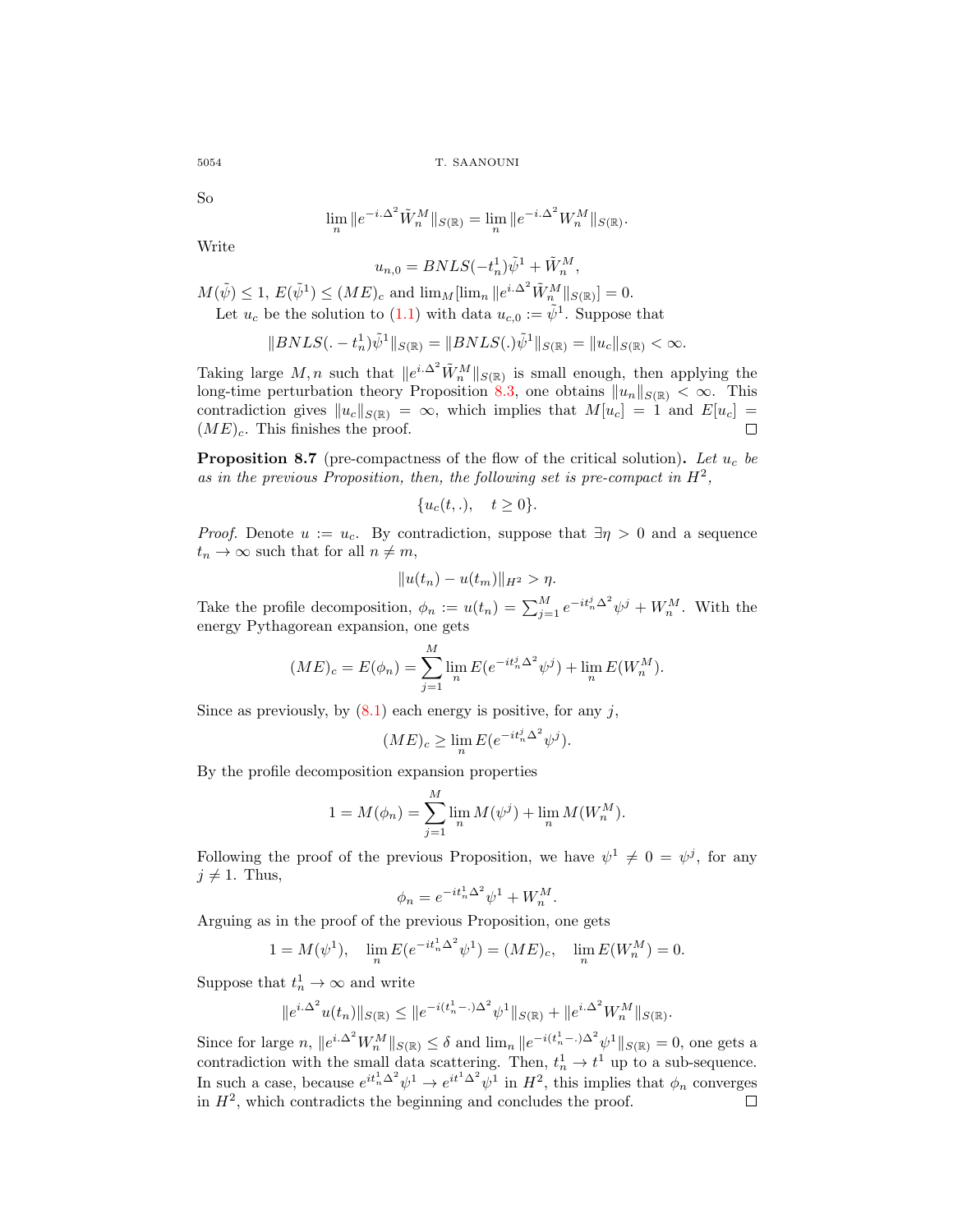**Proposition 8.8.** Let u be a solution to  $(1.1)$  such that  $\{u(t)|, t > 0\}$  is pre*compact in*  $H^2$ *. Then, for each*  $\epsilon > 0$ *, there exists*  $R > 0$  *such that* 

$$
\int_{|x|>R} \left( |\Delta u|^2 + |u|^2 + \frac{1}{p} (I_\alpha * |u|^p) |u|^p \right) dx < \epsilon.
$$

*Proof.* Otherwise, there exist  $\epsilon > 0$  and a real numbers sequence  $t_n$  such that for any  $R > 0$ ,

$$
\int_{|x|>R} \left( |\Delta u(t_n)|^2 + |u(t_n)|^2 + \frac{1}{p}(I_\alpha * |u(t_n)|^p) |u(t_n)|^p \right) dx > \epsilon.
$$

Since  $\{u(t)|, t > 0\}$  is pre-compact, for a sub-sequence  $u(t_n) \to \phi$  in  $H^2$ . Then, for any  $R > 0$ ,

$$
\int_{|x|>R}\left(|\Delta\phi|^2+|\phi|^2+\frac{1}{p}(I_\alpha*|\phi|^p)|\phi|^p\right)dx\geq\epsilon.
$$

This contradiction ends the proof.

 $\Box$ 

8.2. Rigidity Theorem. In this section, let us prove a Liouville-type theorem.

**Proposition 8.9.** *Let*  $N \geq 2$ ,  $0 < \alpha < N$  *such that*  $\alpha > N - 8$ ,  $0 < s_c < 2$ ,  $\phi$  *be a ground state solution to*  $(4.1)$  *satisfying*  $(7.1)$  *and*  $(7.3)$ *. Let*  $u \in C(\mathbb{R}, H^2)$  *be a global solution of* (1.1). If  $\{u(t), t > 0\}$  *is pre-compact, then*  $u_0 = 0$ .

*Proof.* With the previous computation via Proposition 8.8 and the previous proposition

$$
\frac{d}{dt}M_{\psi}[u(t)] = 8\|\Delta u(t)\|^2 - \frac{4B}{p}\int_{\mathbb{R}^N} (I_{\alpha}*|u|^p)|u(x)|^p dx
$$
  
+ O(R<sup>-4</sup> + R<sup>-2</sup>||\nabla u(t)||^2) + O\left(\int\_{\{|x|>R\}} (I\_{\alpha}\*|u|^p)|u|^p dx\right)  

$$
\leq 8\|\Delta u(t)\|^2 - \frac{4B}{p}\int_{\mathbb{R}^N} (I_{\alpha}*|u|^p)|u(x)|^p dx + O_R(1).
$$

Claim: there exists  $\delta > 0$  such that for large  $R > 0$ ,

$$
4\|\Delta u\|^2 - \frac{2B}{p}\int_{\mathbb{R}^N} (I_\alpha * |u|^p)|u(x)|^p dx + o_R(1) > \delta \|\Delta u_0\|^2.
$$

This implies that

$$
|M_{\psi_R}(t) - M_{\psi_R}(0)| \ge \delta t ||\Delta u_0||^2.
$$

On the other hand

$$
|M_{\psi_R}(t) - M_{\psi_R}(0)| \leq C_R ||\psi||_{H^2}^2.
$$

Then,  $u_0 = 0$ .

It remains to prove the claim. Indeed, since  $u_0$  satisfies  $(7.1)$  and  $(7.3)$ , there exists  $\delta > 0$  such that

$$
E(u)^{s_c} M(u)^{2-s_c} < (1-\delta) E(\phi)^{s_c} M(\phi)^{2-s_c}; \quad \|\Delta u_0\|^2 < (1-\delta)x_1,
$$

where we take the notations of the proof of Lemma 7.3. Now,  $f((1 - \delta)x_1)$  =  $(1 - \frac{2}{B}[(1 - \delta)x_1]^{\frac{B}{2} - 1})(1 - \delta)x_1 > (1 - \delta)f(x_1)$ . Then,

$$
f(X(t)) \le E(u) < (1 - \delta)f(x_1) < f((1 - \delta)x_1); \quad X(0) < (1 - \delta)x_1.
$$

A continuity argument gives

$$
\|\Delta u(t)\|^2 < (1-\delta)x_1, \quad \text{on} \quad \mathbb{R}.
$$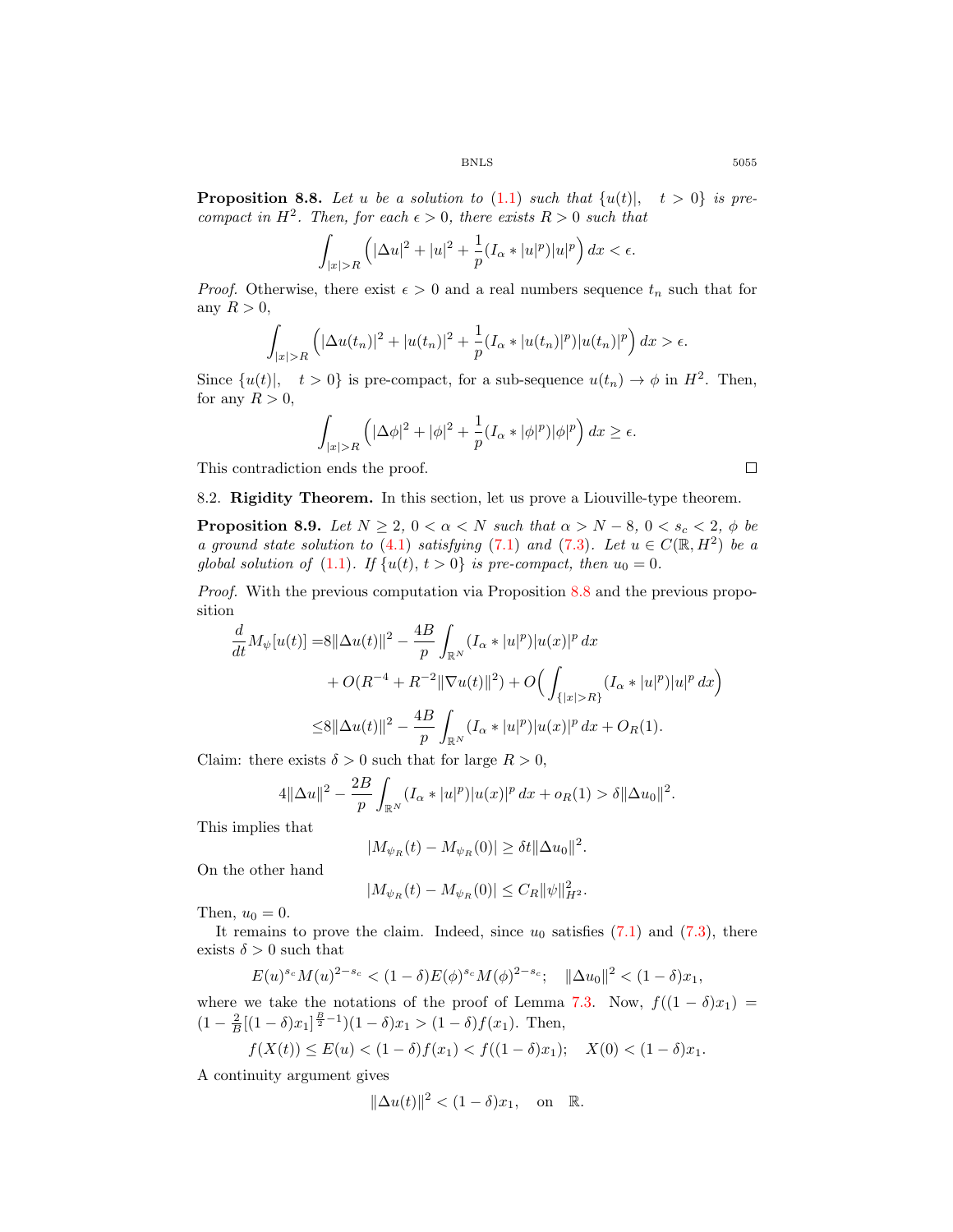Take the function  $F(x) := x^2 - x^B$  and compute using Theorem 3.1,

$$
\begin{split} &F\Big(\frac{\|u\|^\frac{2-s_c}{s_c}\|\Delta u\|}{\|\phi\|^\frac{2-s_c}{s_c}\|\Delta \phi\|}\Big)\\ =&\Big(\frac{\|u\|^\frac{2-s_c}{s_c}\|\Delta u\|}{\|\phi\|^\frac{2-s_c}{s_c}\|\Delta \phi\|}\Big)^2-\Big(\frac{\|u\|^\frac{2-s_c}{s_c}\|\Delta u\|}{\|\phi\|^\frac{2-s_c}{s_c}\|\Delta \phi\|}\Big)^B\\ \leq& \Big(\frac{\|u\|^\frac{2-s_c}{s_c}\|\Delta u\|}{\|\phi\|^\frac{2-s_c}{s_c}\|\Delta \phi\|}\Big)^2-\Big(\frac{\|u\|^\frac{2-s_c}{s_c}\|\Delta \phi\|}{\|\phi\|^\frac{2-s_c}{s_c}\|\Delta \phi\|}\Big)^B\Big(\frac{\int_{\mathbb{R}^N}(I_\alpha*|u|^p)|u|^p\,dx}{C_{N,p,\alpha}\|u\|^A}\Big)\\ \leq& \Big(\frac{\|u\|^\frac{2-s_c}{s_c}\|\Delta u\|}{\|\phi\|^\frac{2-s_c}{s_c}\|\Delta \phi\|}\Big)^2-\frac{B}{2p}\Big(\frac{1}{\|\phi\|^\frac{2-s_c}{s_c}\|\Delta \phi\|}\Big)^2 M(u_0)^\frac{2-s_c}{s_c}\int_{\mathbb{R}^N}(I_\alpha*|u|^p)|u|^p\,dx. \end{split}
$$

Now, since  $B > 2$ , there exists  $C_{\delta} > 0$  such that  $F(x) > C_{\delta} x^2$  for  $0 < x < 1 - \delta$ . Then, on R,

$$
\|\Delta u\|^2 - \frac{B}{2p} \int_{\mathbb{R}^N} (I_\alpha * |u|^p) |u|^p \, dx > C_\delta \|\Delta u\|^2.
$$

The claim follows by the previous inequality via  $(8.1)$ .

 $\Box$ 

8.3. Proof of scattering. Thanks to Proposition 8.7, the critical solution  $u_c$  constructed in Proposition 8.6 satisfies the hypotheses in Proposition 8.9. Therefore, to complete the proof of Theorem 7.1, we apply Proposition 8.9 to  $u_c$  and find that  $u_{c,0} = 0$ , which contradicts the fact that  $||u_c||_{S(\mathbb{R})} = \infty$ . This contradiction shows that  $(8.2)$  is false. Thus, by Proposition 8.4,  $H^2$  scattering holds.

## **REFERENCES**

- [1] T. Boulenger and E. Lenzmann, Blow-up for bi-harmonic NLS, Ann. Sci. Éc. Norm. Supér.  $(4)$ , 50  $(2017)$ , 503-544.
- [2] Y. Cho and T. Ozawa, Sobolev inequalities with symmetry, Commun. Contemp. Math., 11 (2009), 355–365.
- [3] M. Christ and M. Weinstein, Dispersion of small amplitude solutions of the generalized Korteweg-de Vries equation, J. Funct. Anal., 100 (1991), 87–109.
- [4] P. d'Avenia, G. Siciliano and M. Squassina, On fractional Choquard equations, Math. Model. Meth. Appl. Sci., 25 (2015), 1447–1476.
- [5] T. Duyckaerts and S. Roudenko, Going beyond the threshold: scattering and blow-up in the focusing NLS equation, Commun. Math. Phys., 334 (2015), 1573–1615.
- [6] A. Elgart and B. Schlein, Mean field dynamics of boson stars, Commun. Pure Appl. Math., 60 (2007), 500–545.
- [7] B. Feng and X. Yuan, On the Cauchy problem for the Schrödinger-Hartree equation, Evol. Equ. Control Theory, 4 (2015), 431–445.
- [8] B. Feng and H. Zhang, Stability of standing waves for the fractional Schrödinger-Hartree equation, J. Math. Anal. Appl., 460 (2018), 352–364.
- [9] E. P. Gross and E. Meeron, Physics of many-particle systems, Vol. 1, Gordon Breach, New York, (1966), 231–406.
- [10] C. D. Guevara, Global behavior of finite energy solutions to the d-Dimensional focusing nonlinear Schrödinger equation, Appl. Math. Res. eXpress., 2 (2014), 177-243.
- [11] Q. Guo, Scattering for the focusing  $L^2$ -supercritical and  $\dot{H}^2$ -subcritical bi-harmonic NLS equations, Commun. Partial Differ. Equ., 41 (2016), 185–207.
- [12] V. I. Karpman, Stabilization of soliton instabilities by higher-order dispersion: fourth-order non-linear Schrödinger equation, *Phys. Rev. E*, **53** (1996), 1336–1339.
- [13] V. I. Karpman and A. G. Shagalov, Stability of soliton described by non-linear Schrödinger type equations with higher-order dispersion, Phys. D, 144 (2000), 194–210.
- [14] C. Kenig and F. Merle, Global well-posedness, scattering and blow-up for the energy-critical focusing non-linear wave equation, Acta Math., 201 (2008), 147–212.